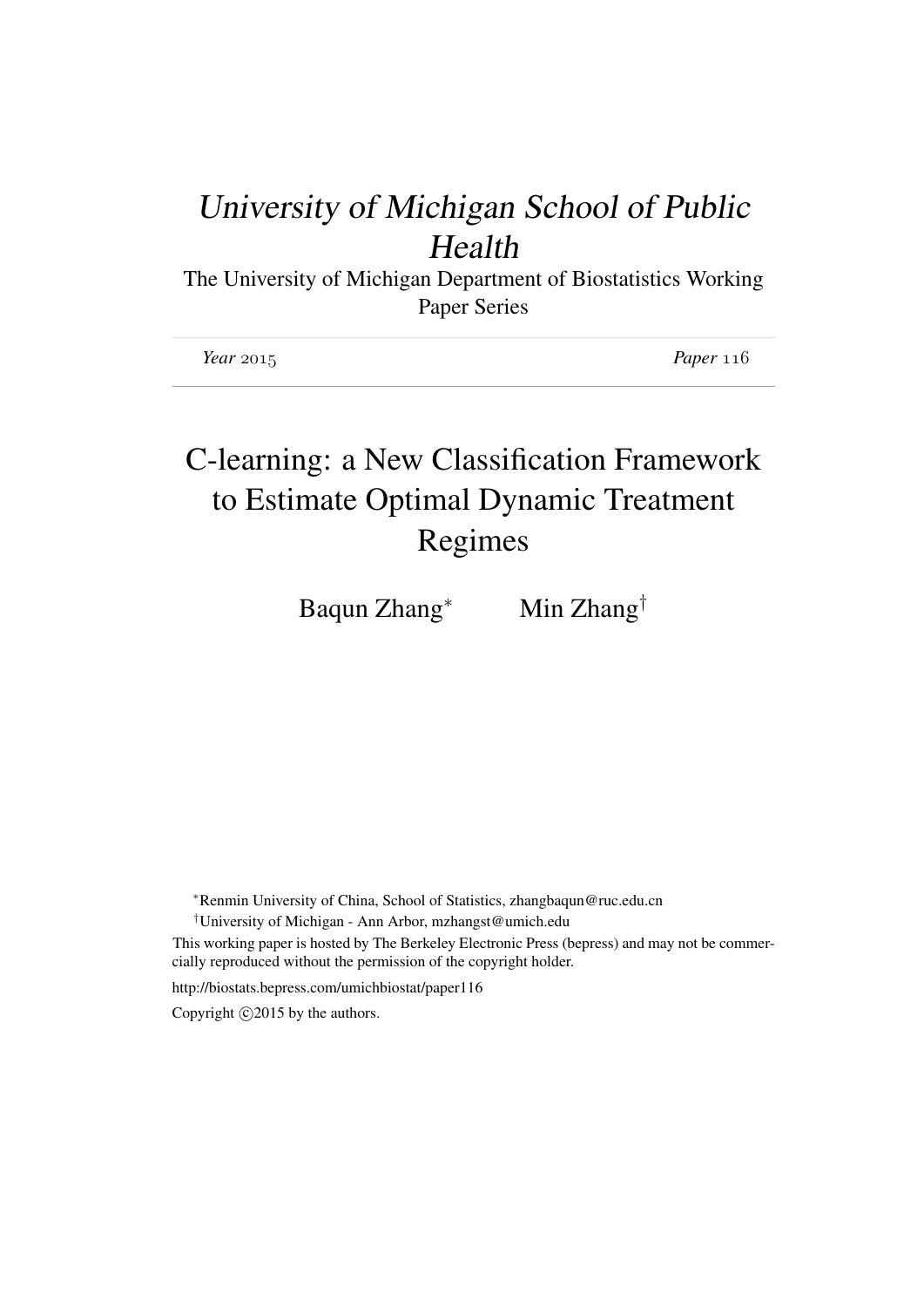# C-learning: a New Classification Framework to Estimate Optimal Dynamic Treatment Regimes

Baqun Zhang and Min Zhang

#### Abstract

Personalizing treatment to accommodate patient heterogeneity and the evolving nature of a disease over time has received considerable attention lately. A dynamic treatment regime is a set of decision rules, each corresponding to a decision point, that determine that next treatment based on each individual's own available characteristics and treatment history up to that point. We show that identifying the optimal dynamic treatment regime can be recast as a sequential classification problem and is equivalent to sequentially minimizing a weighted expected misclassification error. This general classification perspective targets the exact goal of optimally individualizing treatments and is new and fundamentally different from existing methods. Based on this fresh classification perspective, we propose a novel, powerful and flexible C-learning algorithm to learn the optimal dynamic treatment regimes backward sequentially from the last stage till the first stage. C-learning is a direct optimization method that directly targets optimizing decision rules by exploiting powerful optimization/classification techniques and it allows incorporation of patient's characteristics and treatment history to dramatically improves performance, hence enjoying the advantages of both the traditional outcome regression based methods (Q-and A- learning) and the more recent direct optimization methods. The superior performance and flexibility of the proposed methods are illustrated through extensive simulation studies.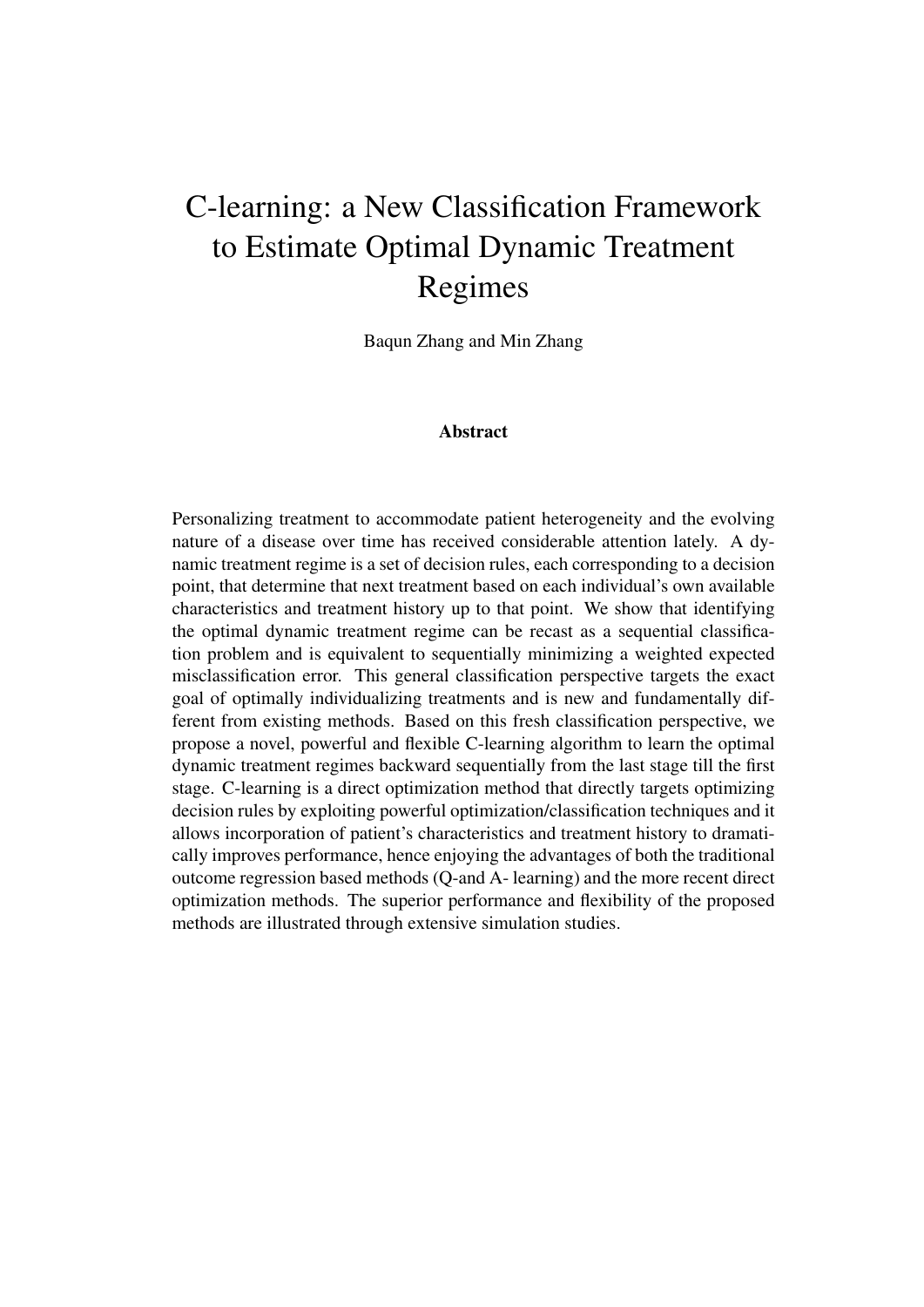## C-learning: a New Classification Framework to Estimate Optimal Dynamic Treatment Regimes

Baqun Zhang

School of Statistics, Renmin University of China,Beijing, China

and

Min Zhang

Department of Biostatistics, University of Michigan, Ann Arbor

February 6, 2016

#### Abstract

A dynamic treatment regime is a set of decision rules, each corresponding to a decision point, that determine that next treatment based on each individual's own available characteristics and treatment history up to that point. We show that identifying the optimal dynamic treatment regime can be recast as a sequential optimization problem and propose a direct sequential optimization method to estimate the optimal treatment regimes. In particular, at each decision point, the optimization is equivalent to sequentially minimizing a weighted expected misclassification error. Based on this classification perspective, we propose a novel, powerful and flexible C-learning algorithm to learn the optimal dynamic treatment regimes backward sequentially from the last stage till the first stage. C-learning is a direct optimization method that directly targets optimizing decision rules by exploiting powerful optimization/classification techniques and it allows incorporation of patient's characteristics and treatment history to dramatically improves performance, hence enjoying the advantages of both the traditional outcome regression based methods (Q-and A-learning) and the more recent direct optimization methods. The superior performance and flexibility of the proposed methods are illustrated through extensive simulation studies.

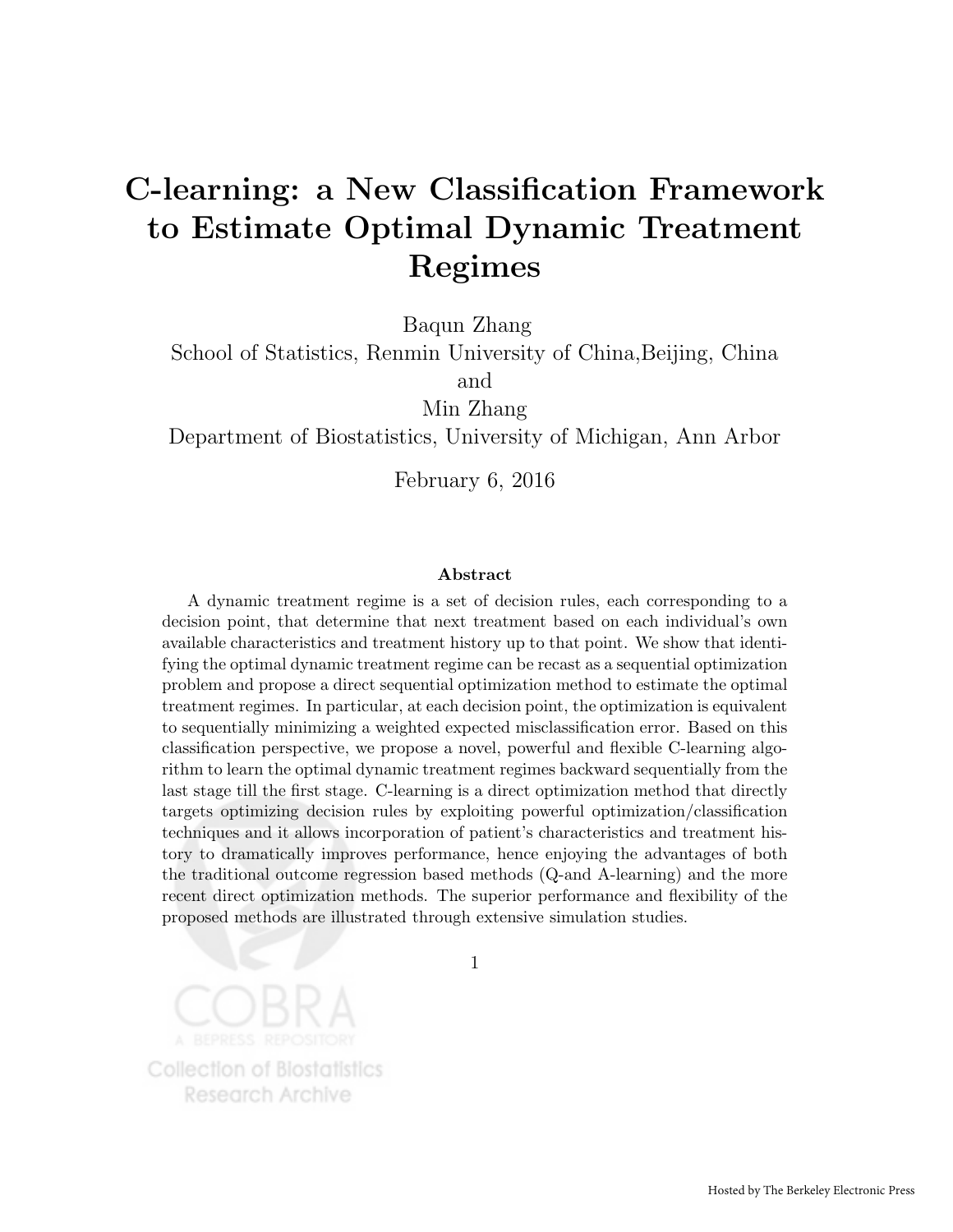Keywords: Personalized medicine; Dynamic treatment regime; Augmented Inverse Probability Weighted Estiamtor; Q-learning; A-learning; CART.

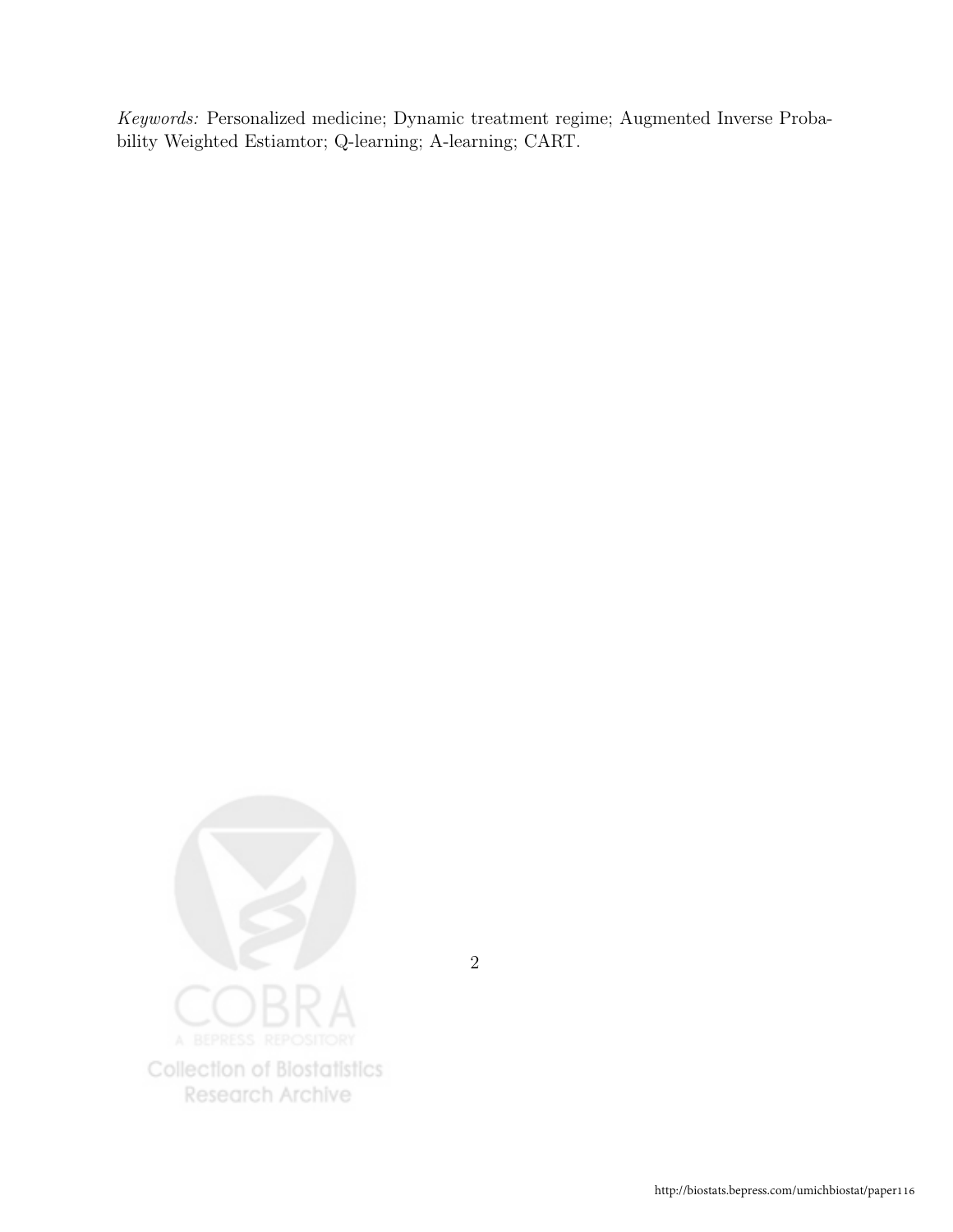#### 1 Introduction

Personalized medicine, which recognizes individual heterogeneity and focuses on making treatment decisions for a patient based on his/her own characteristics (eg., demographic, clinical, genetic information etc.) has received much attention lately (Moodie et al., 2007; Chakraborty et al., 2010; Song et al., 2011; Zhang et al., 2012ab, 2013; Zhao et al., 2012 and 2015; Geng et al., 2015; Wallace and Moodie, 2015). Treatment of patients may involve a series of decisions over time, especially in the case of chronic diseases, and the disease and conditions of a patient are also evolving. Therefore, it is important that the treatment decisions are adaptive with time-dependent information on patients over time. A dynamic treatment regime is a set of sequential decision rules, each corresponding to a decision point, that determine the next treatment from among possible options for an individual patient based on his/her own available information up to that time (Murphy, 2003; Robins, 2004). A dynamic treatment regime approach explicitly takes into account the heterogeneity among individuals and the evolving nature of a disease over time. The goal is to identify the optimal dynamic treatment regime, ie., the set of decision rules that, if followed by the entire patient population, would yield the most favorable outcome on average.

Two common approaches to estimate the optimal dynamic treatment regime in a sequential decision-making setting are Q- and A-learning(Watkins and Dayan, 1992; Murphy, 2003; Robins, 2004). Both approaches involve modeling for the outcome given covariate and treatment history to that point and treatment at the decision point. and the identification of the optimal treatment regime is through inverting the relationship between outcome, patient information and treatment. Q- and A-learning work well under good regression models for the outcomes. However, if the regression models are misspecified the

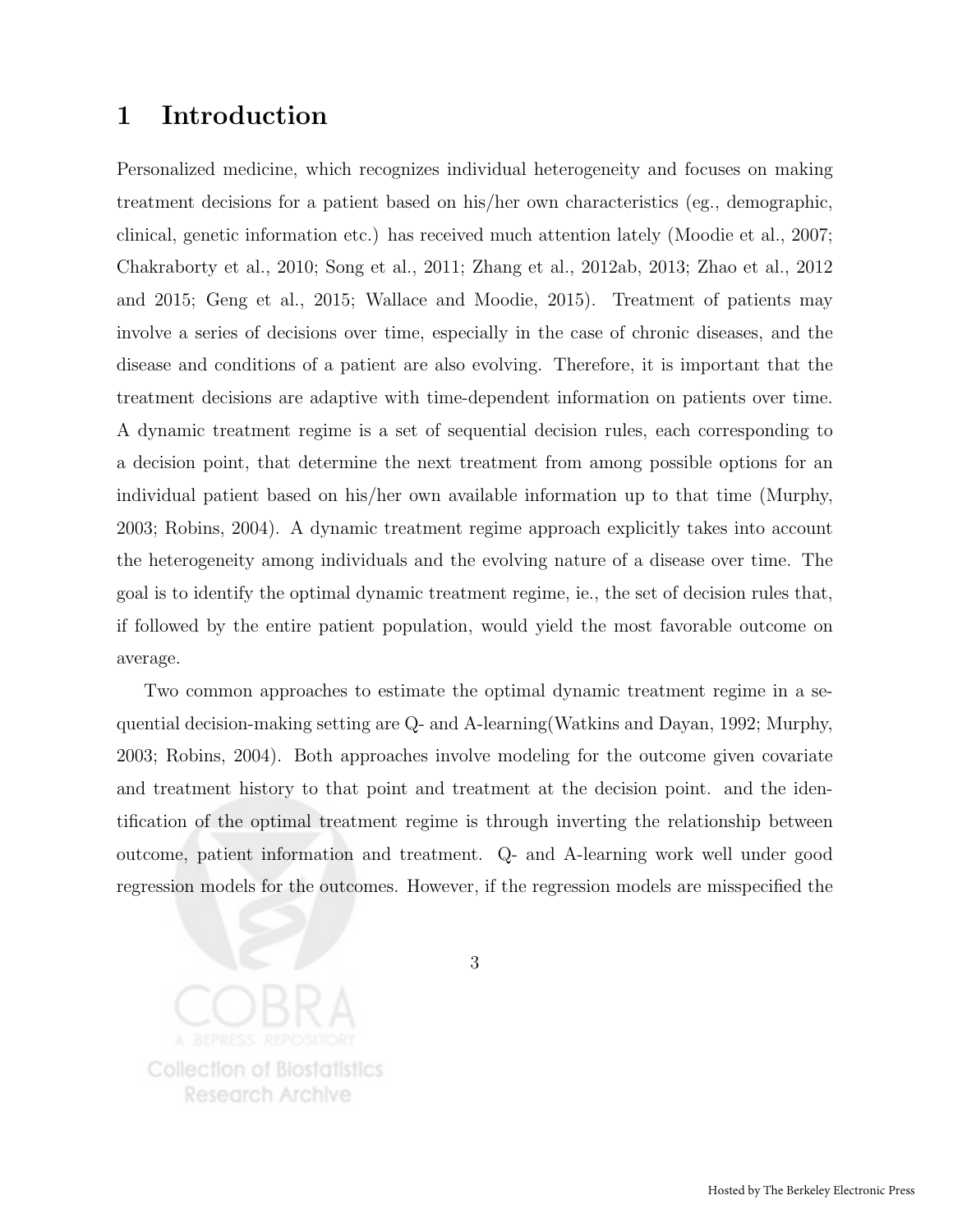estimated regime may far from optimal. This is due to that there is a mismatch between the target of the outcome regression based methods and the goal of learning the optimal treatment regime, as firstly pointed out by Murphy (2005). The outcome regression based methods target good models for the outcome instead of optimizing decision rules to yield the maximum expected potential outcomes.

More recent efforts have been made to mitigate the concern of outcome model misspecification and several approaches have proposed to directly maximizing population mean outcome across regimes, assuming larger values are preferred. The advantage of direct optimization has been discussed in detail in literature mentioned below; also see Kang et al.(2014) and discussion papers for more discussions. Zhang et al.(2012a and 2013) proposed to estimate the population mean outcome under a given regime using a doubly robust augmented inverse probability weighted estimator (AIPWE) and then directly maximize AIPWEs across all regimes in a restricted class indexed by a finite number of parameters. Zhao et al.(2012 and 2015) proposed to estimate the population mean outcome using the simple inverse probability weighted estimator (IPWE), and then maximize IPWEs across regimes by taking advantage of support vector machine (SVM) techniques, referred to as outcome weighted learning (OWL). One other relevant work is that of Tian, et al., (2014), which proposes a robust method for estimating interactions of treatment and a large number of covariates, with applications in estimating the optimal treatment regimes.

For the single decision point setting, Zhang et al. (2012b) proposed a general framework within which identifying the optimal treatment regime is equivalent to minimizing a weighted misclassification error, weighted by the contrast in outcome regression between treatments. This framework allows one to take advantage of existing powerful classification techniques and, equally importantly, this framework allows the optimization step for optimizing decision rules decoupled from modeling outcomes as a function of patient char-

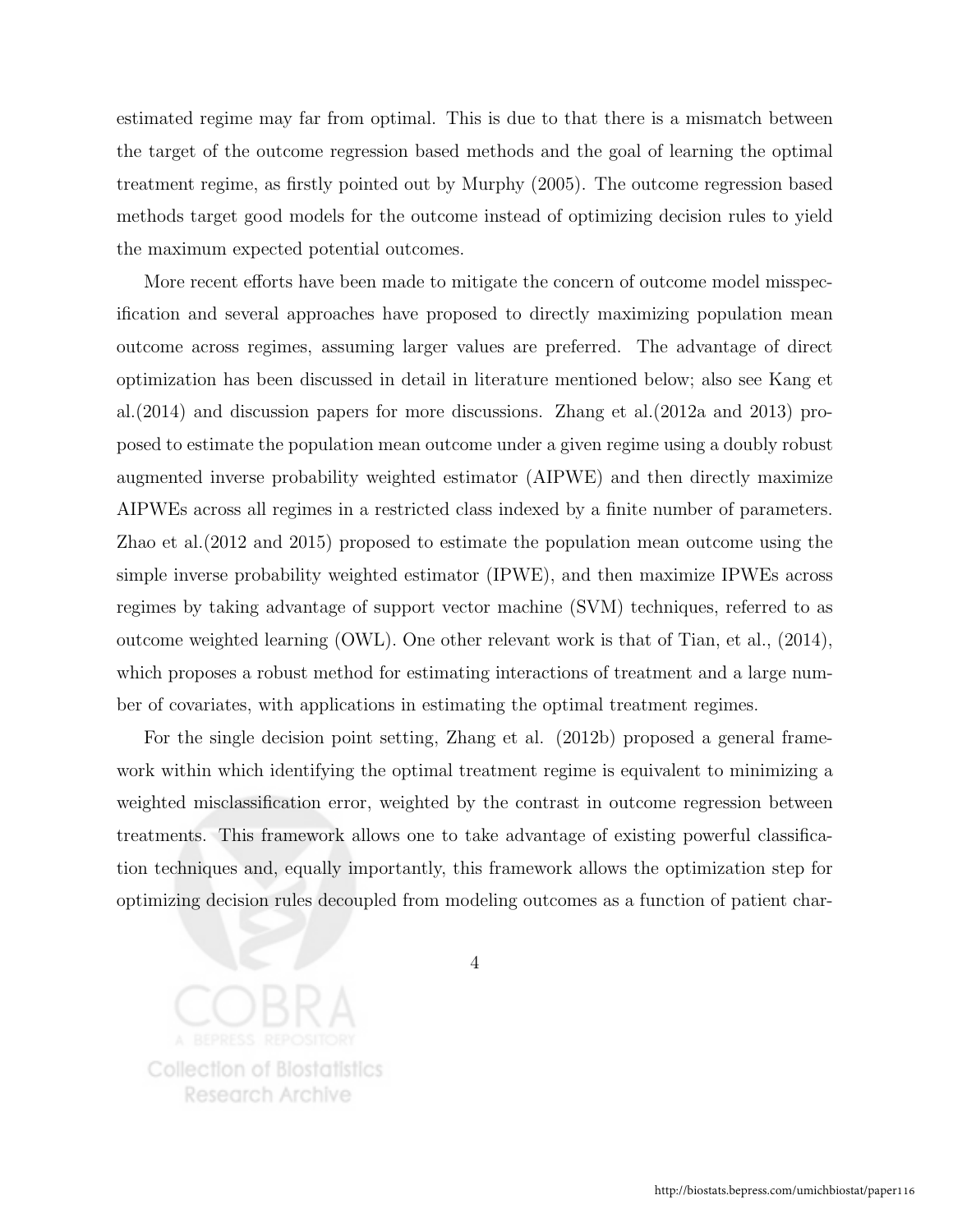acteristics and treatments. Therefore, it solves the mismatch issue pointed out by Murphy (2005) and in the meantime is able to take advantage of outcome regression modeling.

In this paper, we propose to extend the classification framework to the much more complicated multiple decision point setting and, as in aforementioned methods, this extension requires nontrivial and important methodological developments. This general framework builds upon existing work on outcome regression-based methods (Q- and A-learning) and the direct optimization methods discussed above and unifies them. In particular, the proposed classification framework is a direct optimization method, where the optimization can be viewed as a classification problem, and also allows incorporating information from outcome regression models, as in Q- and A-learning, to improve efficiency, hence enjoying the advantages of both types of approaches. This classification framework leads to a novel and general learning method that is very flexible in implementation and powerful in performance, as illustrated by comprehensive simulations studies. In addition, this general methodology allows sophisticated variable selection algorithms be developed within it, leading to a wealth of future learning methods.

#### 2 Notation and Dynamic Treatment Regimes

Consider a multistage decision problem where decisions are made at K decision points. Assume there is a set of treatment options  $A_k = \{0, 1\}$ , corresponding to each decision point  $k = 1, ..., K$ , and the element of  $A_k$  is denoted by  $a_k$ . A treatment history up to and including the kth decision is denoted as  $\bar{a}_k = (a_1, \ldots, a_k)$ , taking values in  $\bar{\mathcal{A}}_k =$  $A_1 \times \cdots \times A_k$ . Denote the treatment actually received at stage k as  $A_k$  and the observed treatment history up to decision k as  $\bar{A}_k = (A_1, \ldots, A_k)$ . Let  $X_k$ , taking values  $x_k$  in a set  $\mathcal{X}_k$ , be the covariate information observed between decision  $k-1$  and k, ie., after

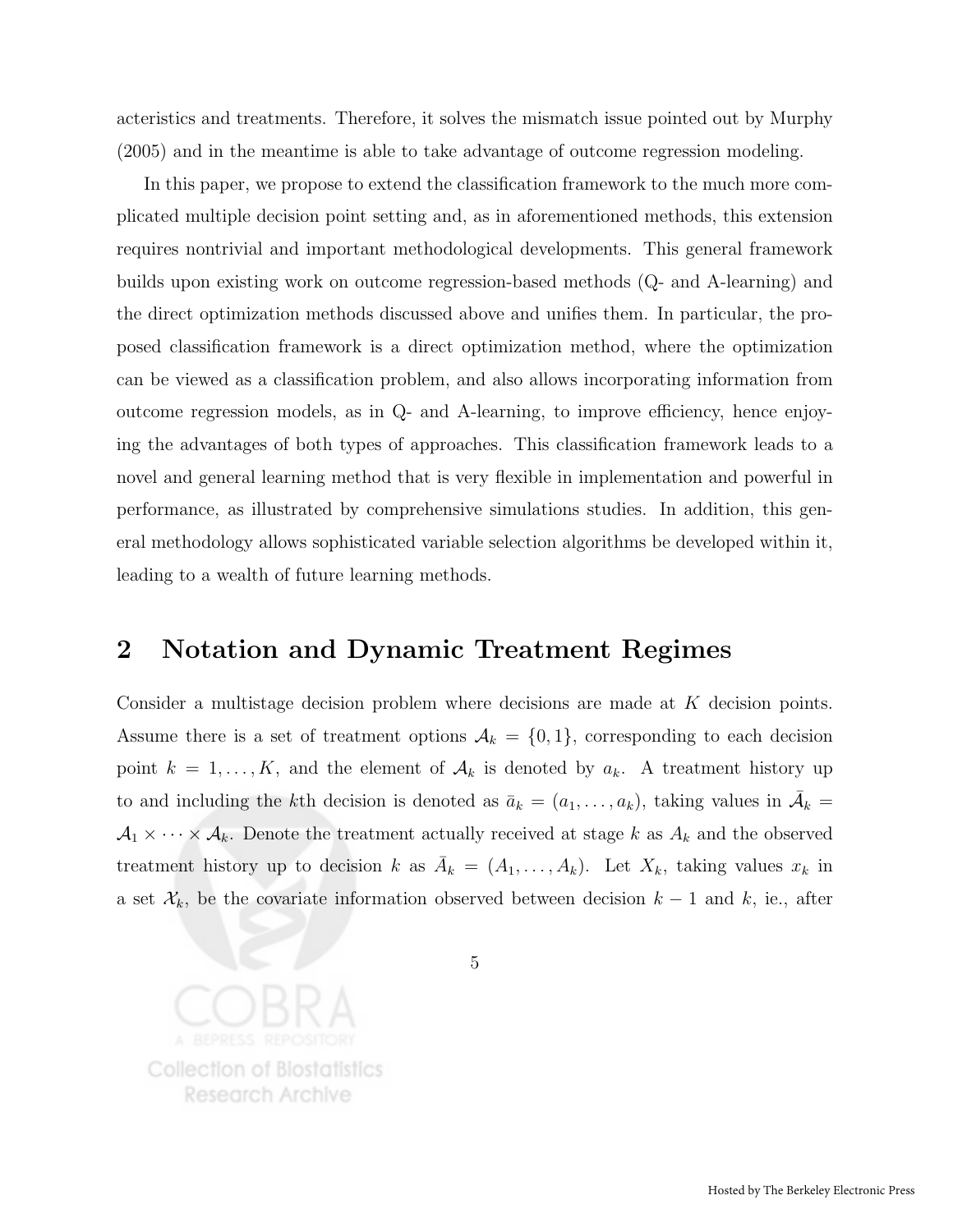treatment  $A_{k-1}$  but prior to  $A_k$ . Similarly, we denote the observed covariate history up to k as  $\bar{X}_k = (X_1, \ldots, X_k)$ . The overall outcome of interest is Y, which can be a function of intermediate information collected across all K decisions or a measurement ascertained after the Kth decision. Without loss of generality suppose a larger value of outcome is preferred and the goal is to identify the optimal sequential treatment decision rule leading to overall maximum expected outcome if the decision rule is followed by the entire population. The observed data are  $(\bar{A}_{Ki}, \bar{X}_{Ki}, Y_i)$ , assumed to be independent and identically distributed across subject  $i, i = 1, \ldots, n$ .

A dynamic treatment regime is a set of sequential decision rules,  $g = (g_1, \ldots, g_K)$ , that determine how to treat a patient over time, where  $g_k$  is a decision rule corresponding to stage k. The kth decision rule  $g_k$  assigns a treatment among  $A_k$  for a subject based on his/her covariate and treatment history up to decision k and hence is a function of  $\bar{x}_k$  and  $\bar{a}_{k-1}$ , denoted as  $g_k(\bar{x}_k, \bar{a}_{k-1})$ . We define the potential outcome associated with any regime  $g = (g_1, \ldots, g_K) \in \mathcal{G}$ , denoted as  $Y^*(g)$ , ie., the outcome that would result if the subject followed g. The optimal treatment regime  $g^{opt} = (g_1^{opt})$  $j_1^{opt}, \ldots, g_K^{opt}$   $\in \mathcal{G}$  is the one that would yield maximum expected outcome if were followed by all patients in the population. That is,  $g^{opt}$  satisfies

$$
E\{Y^*(g^{opt})\} \ge E\{Y^*(g)\} \text{ for all } g \in \mathcal{G}.\tag{1}
$$

We make some standard assumptions that make  $g^{opt}$  identifiable from observed data (Schulte et al., 2014). First, we make the consistency assumption that  $Y = Y^*(\bar{A}_K) = \sum_{\bar{a}_K \in \bar{\mathcal{A}}_K}$  $Y_K^*(\bar{a}_K)I(\bar{A}_K = \bar{a}_K)$  and  $X_k = X_k^*(\bar{A}_{k-1}) = \sum_{\bar{a}_{k-1} \in \bar{A}_{k-1}} X_{k-1}^*(\bar{a}_{k-1})I(\bar{A}_{k-1} = \bar{a}_{k-1})$  for  $k = 2, \ldots, K$ . We also assume that a patient's covariates and outcome are not affected by treatments received by other patients (the stable unit treatment value assumption; Rubin, 1978). Finally, we make the no unmeasured confounders (or sequential ignorability) assumption (Robins, 1994), i.e., given past treatment and covariate history, the treatment

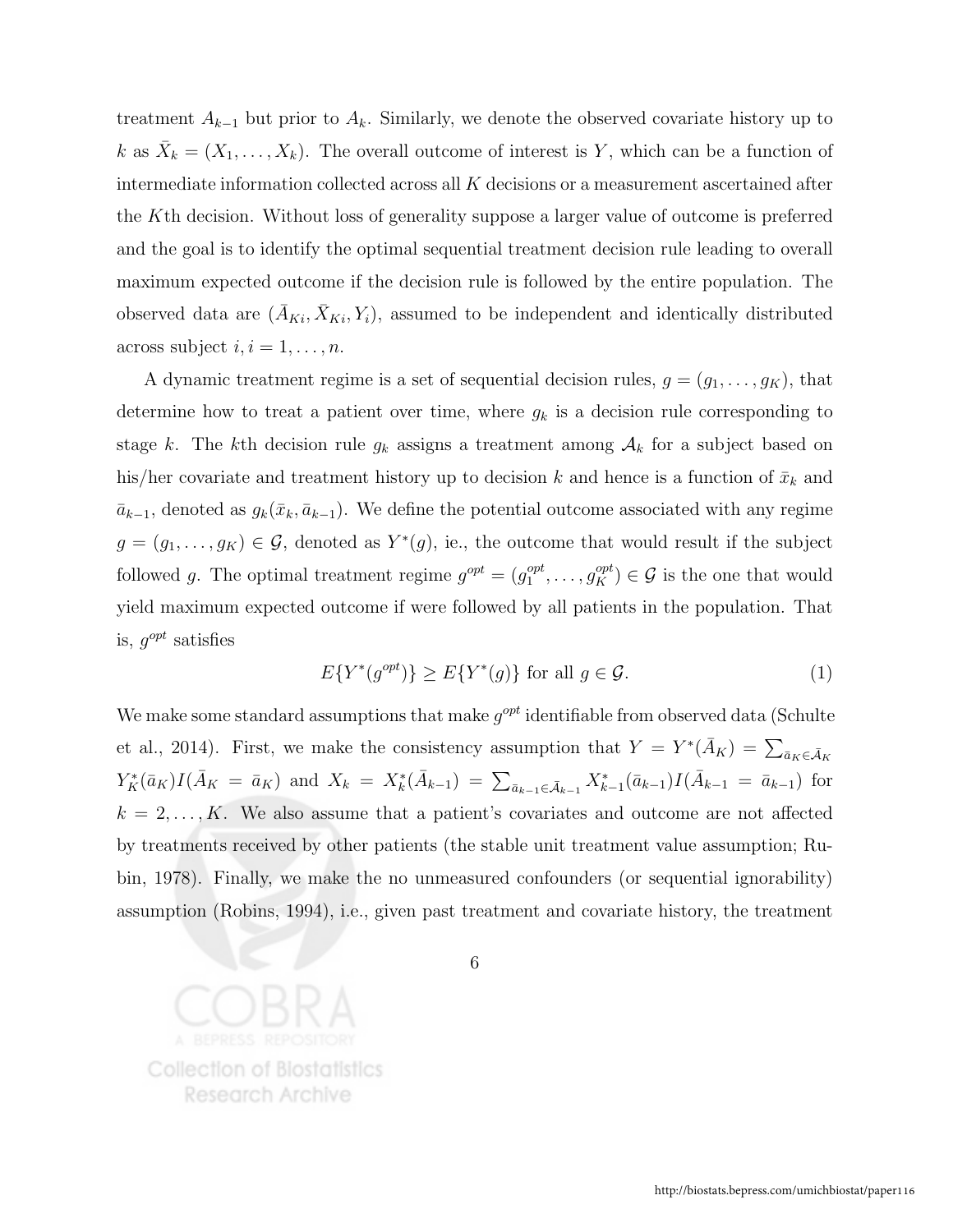assignment at stage  $k$  is independent of potential outcomes. This assumption is reasonable if all information used in making treatment decisions in an observational study is recorded and is satisfied by design for data from a sequentially randomized clinical trial. Under these assumptions,  $g^{opt}$  can be expressed in terms of observed data via backward induction, also referred to as dynamic programming (eg., Zhang et al., 2013). Denoting  $Q_K(\bar{x}_K, \bar{a}_K) = E(Y|\bar{X}_K = \bar{x}_K, \bar{A}_K = \bar{a}_K)$ , referred to as Q-functions with "Q" for "quality", then the optimal decision rule at the  $K$ -th decision point satisfies

$$
g_K^{opt}(\bar{x}_K, \bar{a}_{K-1}) = \arg\max_{a_K \in \Phi_K(\bar{x}_K, \bar{a}_{K-1})} Q_K(\bar{x}_K, \bar{a}_{K-1}, a_K).
$$
 (2)

Recursively we can define the value function (V-function) as

$$
V_k(\bar{x}_k, \bar{a}_{k-1}) = \max_{a_k \in \mathcal{A}_k} Q_k(\bar{x}_k, \bar{a}_{k-1}, a_k),
$$
\n(3)

for  $k = K, \ldots, 2$ , with  $\bar{a}_0$  being null, and Q-functions as

$$
Q_k(\bar{x}_k, \bar{a}_k) = E\{V_{k+1}(\bar{x}_k, X_{k+1}, \bar{a}_k)|\bar{X}_k = \bar{x}_k, \bar{A}_k = \bar{a}_k\}
$$
(4)

for  $k = K - 1, \ldots, 1$ . The optimal decision rule at the k-th point satisfies  $g_k^{opt}$  $\bar{u}_k^{opt}(\bar{x}_k,\bar{a}_{k-1})=$  $\arg \max_{a_k \in \Phi_k(\bar{x}_k, \bar{a}_{k-1})} Q_k(\bar{x}_k, \bar{a}_{k-1}, a_k),$  which maximizes the expected potential outcomes that would be achieved if optimal decisions were made in the future. Appendix A provides some further background on this.

#### 3 The proposed C-learning

To provide some intuition consider first the single decision point setting  $(K = 1)$ , for which Zhang et al.(2012b) proposed a general framework for estimating the optimal regime from the classification perspective. We omit the subscript denoting stage below. Recall the

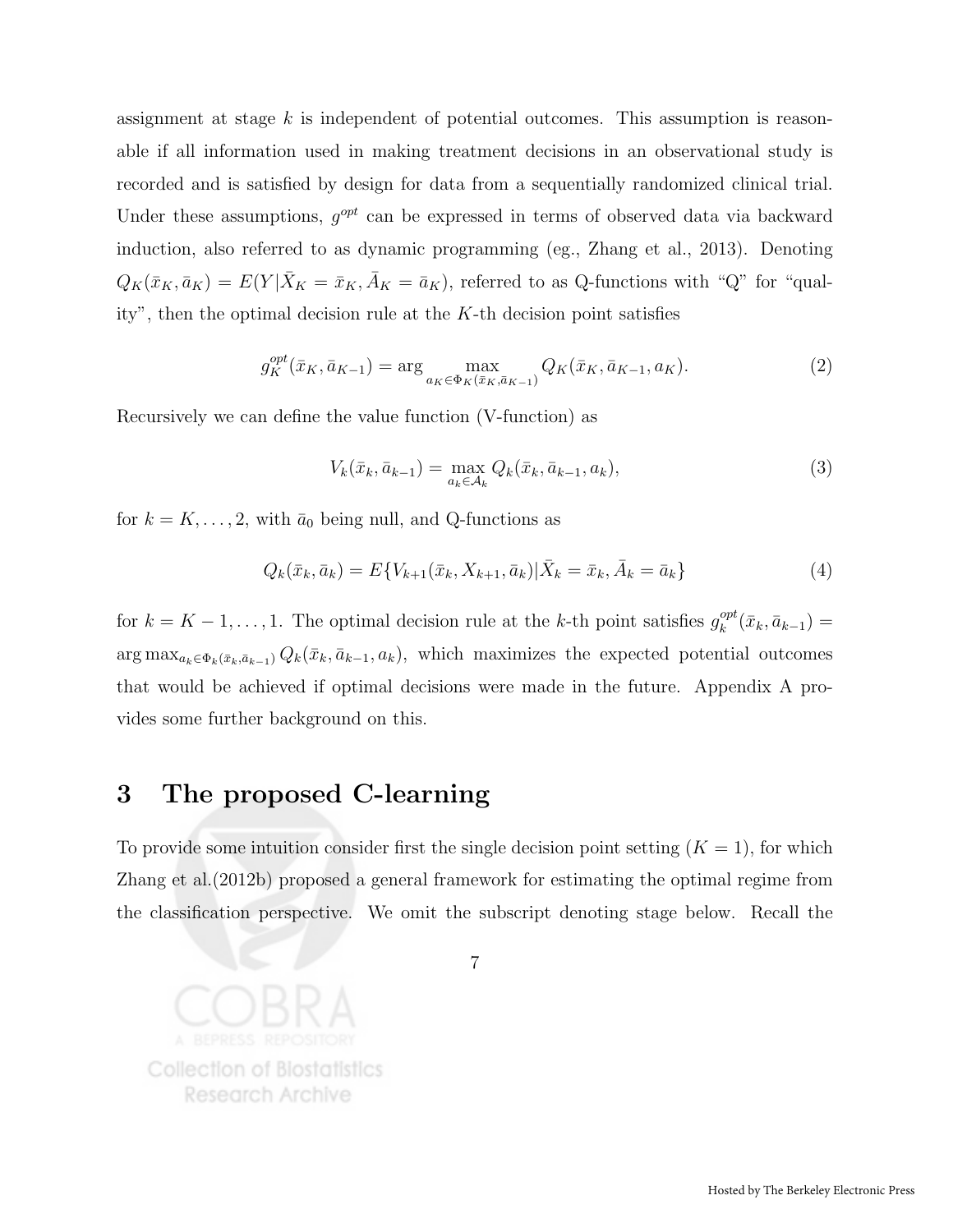Q-function is defined as  $Q(x, a) = E(Y|X = x, A = a)$  and define a contrast function  $C(x) = Q(x, 1) - Q(x, 0)$ , which is the difference in expected potential outcomes for a subject with covariate x were s/he to receive treatment 1 versus 0. By definition,  $g^{opt} =$ arg max<sub>g∈G</sub>  $E\{Y^*(g)\}\$ . Because  $E\{Y^*(g)\}=E\{g(X)C(X)\}+E\{Q(X,0)\}\$ , it follows that  $g^{opt} = \arg \max_{g \in \mathcal{G}} E\{g(X)C(X)\}\$ , ie., the optimal regime should assign treatment 1 to a subject if the expected potential outcome under treatment 1 is greater than that under 0. By separating information in  $C(X)$  into sign  $I(C(X) > 0)$  and magnitude  $|C(X)|$ , Zhang et al. (2012b) show that  $g^{opt}$  minimizes an expected weighted misclassification error; that is,

$$
g^{opt} = \arg\min_{g \in \mathcal{G}} E\{|C(X)|I(Z \neq g(X))\}, \text{ where } Z = I\{C(X) > 0\}. \tag{5}
$$

This allows one to recast the problem of estimating the optimal treatment regime as a weighted classification problem. Consider viewing each subject as belonging to one of the two (latent) classes defined by  $Z = I{C(X) > 0}$ , where class  $Z = a$  include those subjects who would benefit from treatment a relative to the other and therefore should be treated with treatment a. If  $g(X) = I(C(X) > 0)$ , a correct treatment decision is made and there is no loss incurred. However, if  $g(X) \neq I(C(X) > 0)$ , the decision is not optimal and the corresponding loss is  $W = |C(X)|$ ; that is, the larger the difference in expected potential outcomes between two treatment options, the larger the loss. Note, (5) only involves patient characteristics (covaraites) and the true treatment contrast but not the observed treatment assignment and therefore can be viewed as an alternative definition of the optimal treatment regime.

In this article, we provide a novel and alternative definition of the optimal dynamic treatment regime in the multiple decision point setting from the classification perspective and, based on this fresh perspective, propose a new and powerful statistical learning method. We term our approach as C-learning, where "C" stands for classification. As in the

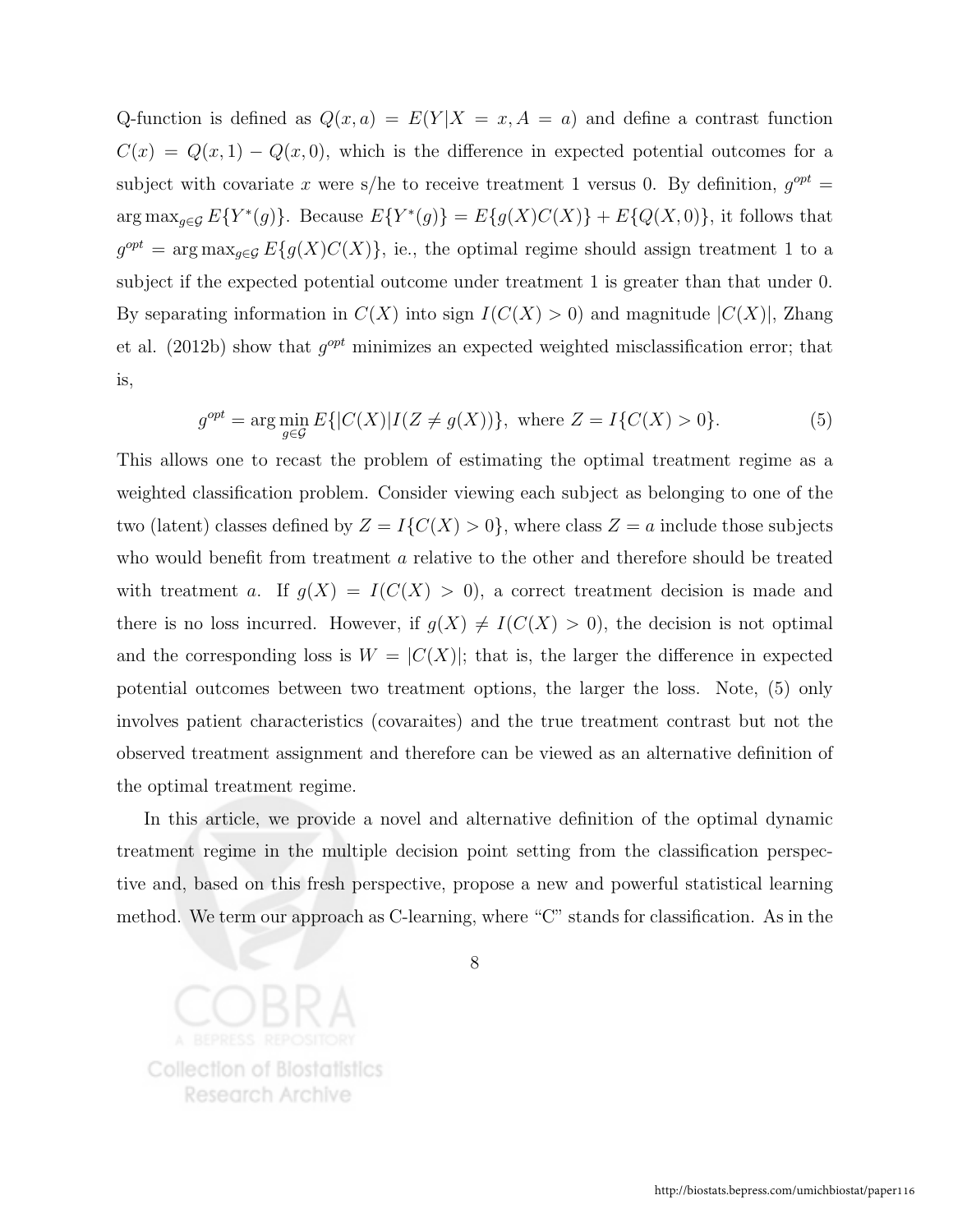single decision point setting, we define a contrast function for each decision point; ie., for stage k,  $k = 1, ..., K$ , the contrast function is defined as  $C_k(\bar{x}_k, \bar{a}_{k-1}) = Q_k(\bar{x}_k, \bar{a}_{k-1}, a_k =$  $1) - Q_k(\bar{x}_k, \bar{a}_{k-1}, a_k = 0)$ , where  $Q_k(\bar{x}_k, \bar{a}_{k-1}, a_k)$  are defined recursively in Section 2. The contrast function at stage k represents the difference in expected potential outcomes between treatment option 1 and 0 at stage k assuming that optimal decisions are made in the future. To simplify notation, we define  $L_k \equiv (\bar{X}_k, \bar{A}_{k-1})$ , which is the covariate and treatment history available at decision point  $k$ . We discuss how one can embed the classification approach in backward induction to find the optimal dynamic treatment regime. The key lies in the following Theorem 1 and Proposition 1 and the proofs are given in the Appendix B and C.

**Theorem 1.** A sequence of decision rules  $g^* = (g_1^*, \ldots, g_K^*)$ , that satisfy the following conditions,

$$
g_k^*(L_k) = \arg\min_{g_k \in \mathcal{G}_k} E\{|C_k(L_k)|I(Z_k \neq g_k(L_k))\}, \text{ where } Z_k = I(C_k(L_k) > 0)
$$

 $k = K, \ldots, 1$ , is the optimal dynamic treatment regime.

Theorem 1 states that the optimal treatment decision rule at each stage minimizes an objective function that can be interpreted as a weighted misclassification error, where the goal of classification is to classify subjects at each stage to one of two latent classes, denoted by  $Z_k = I(C_k(L_k) > 0)$ , for whom the optimal decision at the stage is 0 and 1 respectively. That is, class  $Z_k = 1$  include subjects for whom treatment  $a_k = 1$  leads to a larger expected potential outcome than decision 0, given that optimal decisions are made in the future. If  $g_k(L_k)$  is not the optimal decision at stage k, ie.,  $I(C_k(L_k) > 0) \neq g_k(L_k)$ , then the loss incurred is  $|C_k(L_k)|$ ; otherwise, the loss is zero. In Theorem 1, the optimal dynamic treatment regime depends only on treatment contrast and patient characteristics at each stage, but not on the observed treatments in the data, and therefore Theorem 1 can be viewed as an alternative definition of the optimal dynamic treatment regime from the

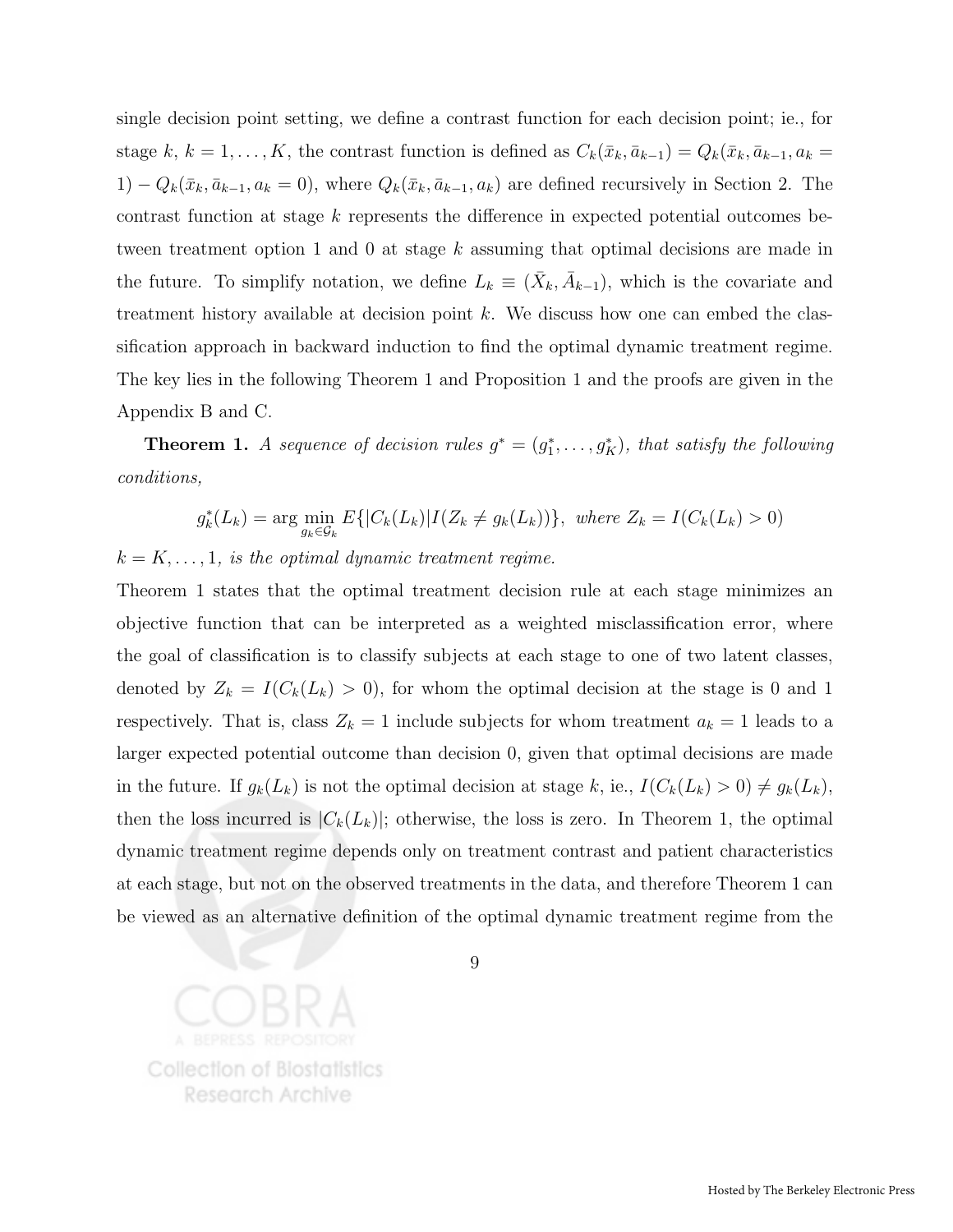classification perspective. This is a general result that recasts the problem of identifying the optimal dynamic treatment regime into a meaningful sequential classification problem where the interpretation of the classification at each step is consistent with the definition of the optimal treatment regimes. We note that classification technique is first used in the backward outcome weighted learning (BOWL) of Zhao et al.(2015) to sequentially estimate the optimal treatment regime. Our result differs from that in two important ways. First, BOWL is based on the particular IPWE estimator of  $E\{Y^*(g)\}\$ and classification technique is possible because of the form of the IPWE estimator, whereas the classification perspective of Theorem 1 is a general result that does not depend on any estimator of  $E{Y^*(g)}$  or  $C(X)$  or even the observed treatment A. For simplicity taking  $K = 1$ , the IPWE estimator is the empirical analogue of  $E\{YI(A = g(X))/\pi(A, X)\}$ , where  $\pi(a, X) = Pr(A = a|X)$ , and maximizing it is equivalent to minimizing  $E\{YI(A \neq g(X))/\pi(A, X)\}\.$  Because of the particular form of IPWE, where a term  $I(A \neq g(X))$  is involved,  $I(A \neq g(X))$  can be viewed as a zero-one loss in a classification problem and  $Y/\pi(A, X)$  can be viewed as the weight when  $Y$  is positive. Second, the interpretation of classification is different, which has important implications on the properties of the resulting learning method. The classification in BOWL is to classify patients based on his/her characteristics to classes that actually received treatment  $A=0$  or 1, ie., an error is made if  $A \neq g(X)$ . This is indeed the idea behind IPWE by viewing the problem as a missing data problem in the sense that the potential outcome for a subject under a regime is missing if the actually received treatment is not the one determined by the regime, ie.,  $A \neq g(X)$ ; see Zhang et al. (2012a) for details. In our classification perspective, based on patients characteristics we aim to classify patients to the class that would potentially benefit from one treatment relative to the other and hence should receive the particular treatment, ie., an error is made if  $I(C(X) > 0) \neq g(X)$ . The interpretation of this classification corresponds exactly

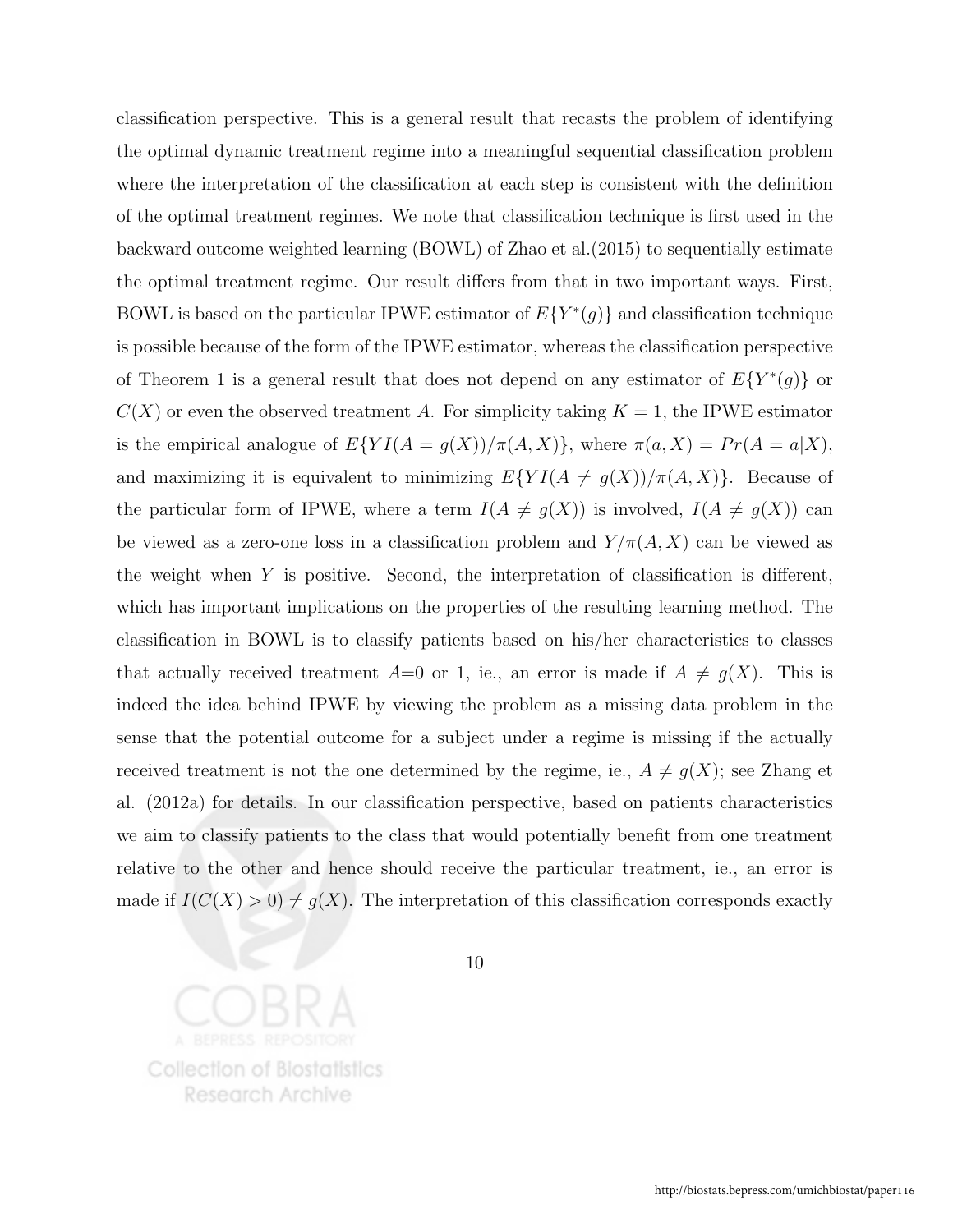to the intuitive meaning of optimizing individual treatment decisions. As pointed out by Zhou, et al. (2015), the estimated treatment regime from OWL-based methods tries to keep treatment assignments that subjects actually received and, from the discussion above, it is clear that this is due to that in the classification perspective of OWL-based methods it tempts to classify patients to the group corresponding to  $A$ , ie., an error is made if  $g(X) \neq A$ . The proposed classification framework does not suffer from this feature.

**Proposition 1.** The value functions defined recursively in Section 2 satisfy the following condition:

$$
E[V_{k+1}(L_{k+1}) + \{Q_k(L_k, 1) - Q_k(L_k, 0)\}\{g_k^{opt}(L_k) - A_k\}|L_k] = V_k(L_k),
$$

 $k = K, \ldots, 1, V_{K+1} \equiv Y$ , where  $g_k^{opt}$  $\mathcal{E}_k^{opt}$  is the optimal decision rule at stage k.

Theorem 1, combined with proposition 1, leads to a very flexible and powerful learning method based on backward induction. We start at the last decision point  $K$ . Then covariate and treatment history  $(\bar{X}_K, \bar{A}_{K-1}) \equiv L_K$  before stage K can be regarded as baseline covariate vector and the data can be rewritten as  $(Y, L_K, A_K)$ . As in the single decision point setting, by separating the contrast function into two parts, with one part representing the magnitude and the other representing the sign, we shown in the proof of Theorem 1 that equivalently the optimal treatment rule at  $K$  minimizes a weighted misclassification error; that is

$$
g_K^{opt} = \arg\min_{g_K \in \mathcal{G}_K} E\{|C_K(L_K)|I(Z_K \neq g_K(L_K))\}.
$$
 (6)

Therefore,  $g_K^{opt}$  can be estimated by

$$
\widehat{g}_{C,K}^{opt} = \arg \min_{g_K \in \mathcal{G}_K} \sum_{i=1}^n \{ \widehat{W}_{Ki} I(\widehat{Z}_{Ki} \neq g_K(L_{Ki})) \},
$$

11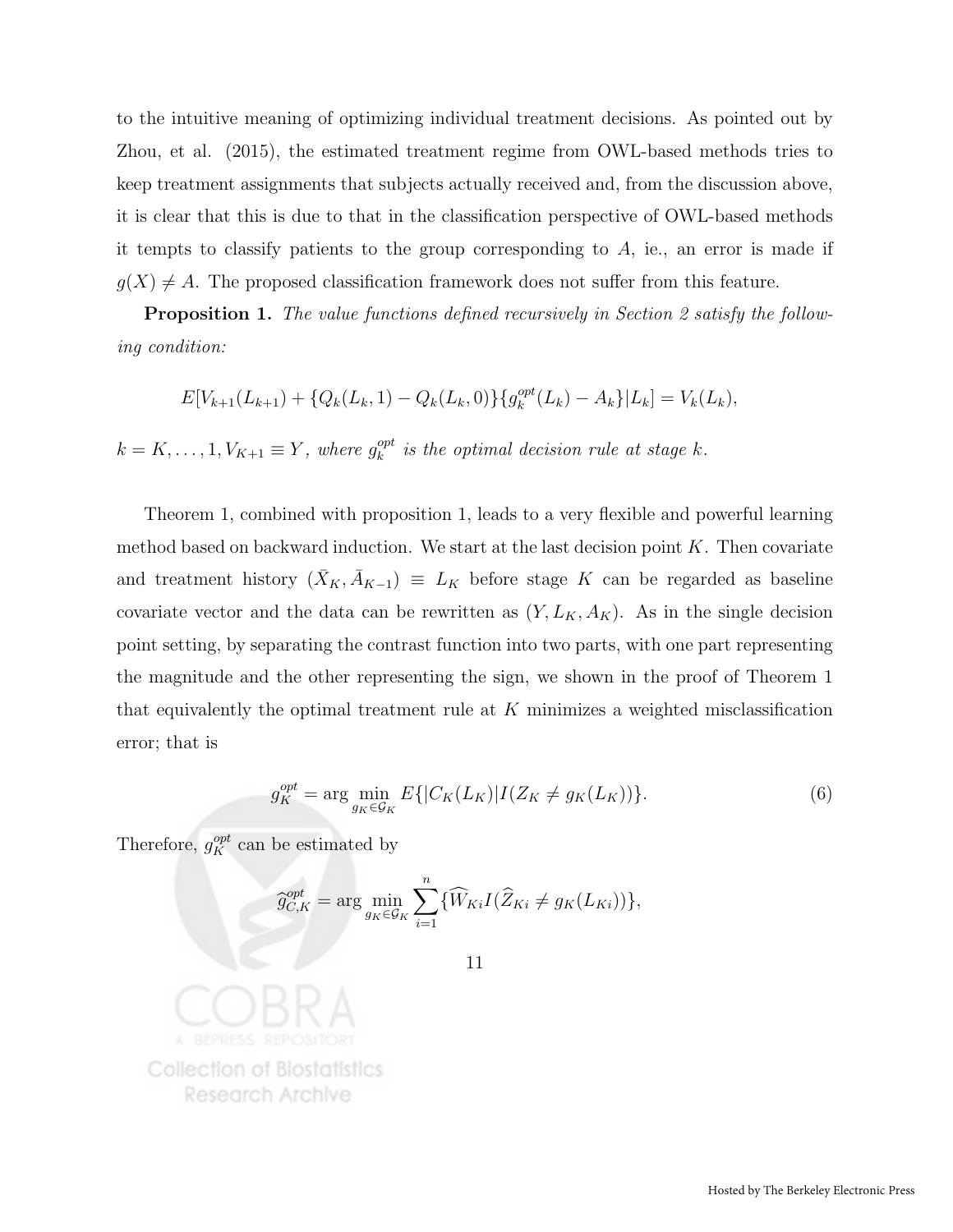where  $\widehat{Z}_{Ki} = I(\widehat{C}_{K}(L_{Ki}) > 0), \widehat{W}_{Ki} = |\widehat{C}_{K}(L_{Ki})|$  and  $\widehat{C}_{K}(L_{Ki})$  is an estimate of  $C_{K}(L_{Ki})$ . The contrast function can be estimated using various ways as discussed in Zhang et al.(2012b) and the AIPWE method has superior performance relative to other methods. Therefore, we recommend estimating  $C_K(L_{Ki})$  by the AIPWE estimate

$$
\widehat{C}_{K}(L_{Ki}) = \frac{A_{Ki}}{\widehat{\pi}_{K}(L_{Ki})} Y_{i} - \frac{A_{Ki} - \widehat{\pi}_{K}(L_{Ki})}{\widehat{\pi}_{K}(L_{Ki})} \widehat{Q}_{K}(L_{Ki}, 1) \n- \{ \frac{1 - A_{Ki}}{1 - \widehat{\pi}_{K}(L_{Ki})} Y_{i} + \frac{A_{Ki} - \widehat{\pi}_{K}(L_{Ki})}{1 - \widehat{\pi}_{K}(L_{Ki})} \widehat{Q}_{K}(L_{Ki}, 0) \},
$$
\n(7)

where  $\widehat{\pi}_K(L_{Ki})$  is the estimated probability of receiving treatment  $A_K = 1$  at time K conditional on covariate and treatment history  $L_K$  using, for example, a logistic regression model; and  $\widehat{Q}_K(L_{Ki}, A_K = a_K), a_K = 0, 1$ , are estimates based on parametric or nonparametric models for  $E(Y|L_K)$ , further discussed in Section 4. We acknowledge that other estimators of the contrast functions can also be used within this framework; for example, one can directly estimate  $C_K(L_{Ki})$  by the difference in Q-functions. The minimization can be viewed as a typical classification problem with  $\widehat{Z}_K$  as the binary "response,"  $L_K$ the "predictor,"  $\widehat{W}_K$  the "weight," and  $g_K$  the "classification rule." In simulation studies in Section 4, we show various ways to implement this optimization step. We denote the estimated regime as  $\widehat{g}_{C,K}^{opt}$ .

After obtaining  $\hat{g}_{C,K}^{opt}$ , the C-learning moves backward sequentially till the first stage to estimate the optimal decision rule at stage k,  $k = K - 1, \ldots, 1$ . By Theorem 1, the optimal decision rule at stage k satisfies

$$
g_k^{opt} = \arg\min_{g_k \in \mathcal{G}_k} E\{|C_k(L_k)|I(Z_k \neq g_k(L_k))\},\tag{8}
$$

where  $C_k(L_k) = Q_k(L_k, 1) - Q_k(L_k, 0)$  is the contrast function at stage k. Therefore, if one can estimate  $C_k(L_k)$  or equivalently  $Q_k(L_k, a_k)$ , then we can proceed similarly as in stage K and estimate  $g_k^{opt}$  $\frac{opt}{k}$  by minimizing a weighted misclassification error. Recall

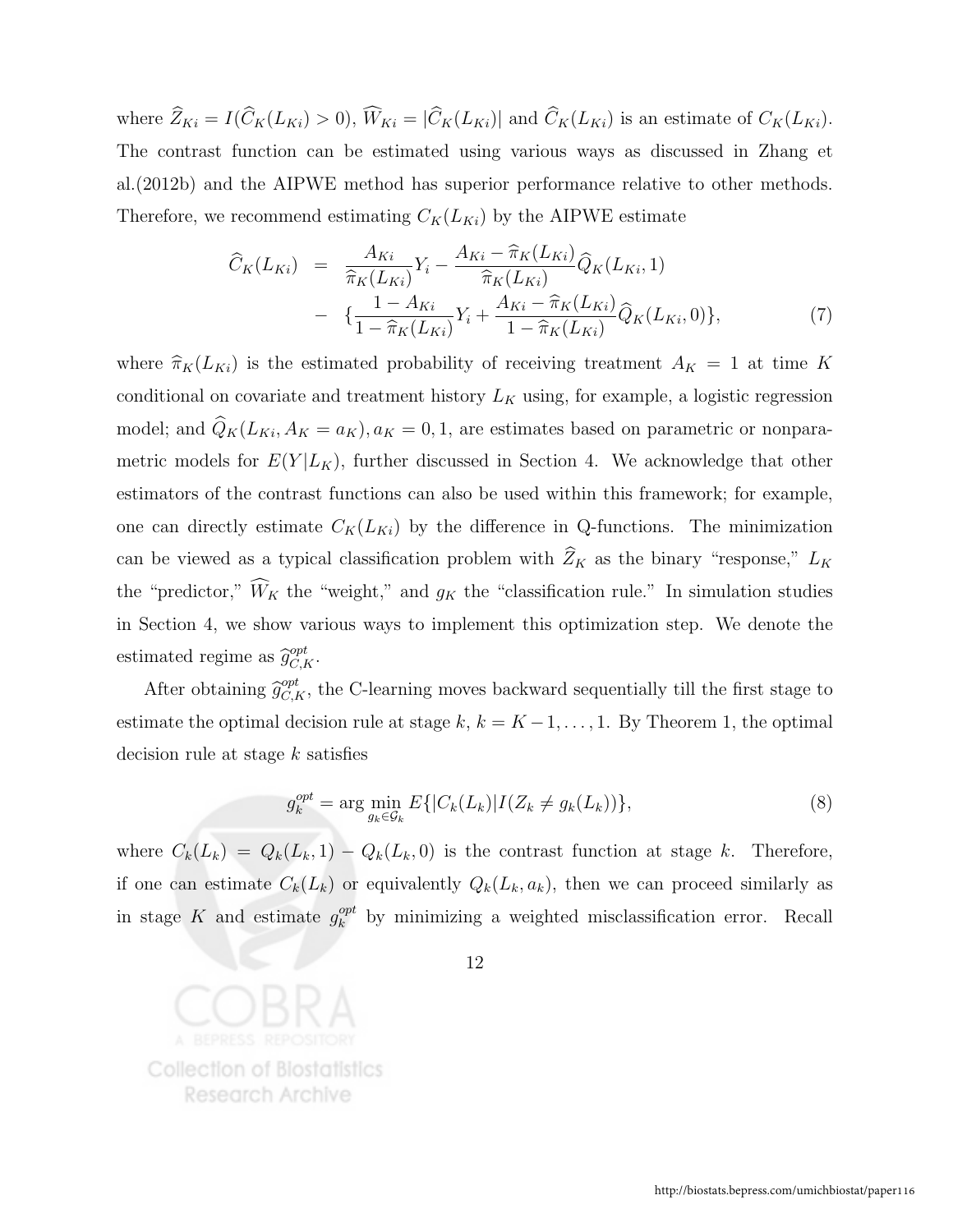that  $Q_k(L_k, a_k) = E\{V_{k+1}(L_{k+1}) | L_k, a_k\}$ , and if  $V_{k+1}(L_{k+1})$  is available, one can estimate  $Q_k(L_k, a_k)$  by treating  $V_{k+1}(L_{k+1})$  as the response. However, except for the last stage,  $V_{k+1}(L_{k+1})$  is not directly observable and has to be estimated. By proposition 1,  $V_k(L_{ki})$ can be estimated recursively by

$$
\widetilde{V}_{ki} \equiv \widetilde{V}_k(L_{ki}) = \widetilde{V}_{(k+1)i} + \{\widehat{Q}_k(L_{ki}, 1) - \widehat{Q}_k(L_{ki}, 0)\}\{\widehat{g}_{C,k}^{opt}(L_{ki}) - A_{ki}\},\tag{9}
$$

for  $k = K, K - 1, \ldots, 2$ , and  $V_{(K+1)i} \equiv Y_i$ . Then one can estimate  $Q_k(L_k, a_k)$  and the contrast function  $C_k(L_k)$  based on "optimal responses"  $V_{(k+1)i}$ , as discussed below. This strategy is similar in spirit to the contrast-based A-learning (Schulte, 2014). For example, after we obtain  $\hat{g}_{C,K}^{opt}$ , the value function  $V_K(L_{Ki}), i = 1, \ldots, n$ , can be estimated by

$$
\widetilde{V}_{Ki} \equiv \widetilde{V}_{K}(L_{Ki}) = Y_i + \{\widehat{Q}_{K}(L_{Ki}, 1) - \widehat{Q}_{K}(L_{Ki}, 0)\}\{\widehat{g}_{C,K}^{opt}(L_{Ki}) - A_{Ki}\},\
$$

which is  $Y_i$  if the estimated optimal treatment at K is the same as the actual received treatment  $A_{Ki}$  and is  $Y_i$  plus the absolute difference in expected potential outcomes if  $A_{Ki}$ is not the estimated optimal treatment option.

Similar to stage K, recursively at stage  $k, k = K-1, \ldots, 1$ , treating  $(V_{(k+1)i}, L_{ki}, A_{ki}), i =$  $1, \ldots, n$ , as "data", where  $L_k = (\bar{X}_k, \bar{A}_{k-1})$  is regarded as baseline covariate vector,  $\widetilde{V}_{(k+1)i}$ as response, and  $A_{ki}$  as treatment, we estimate  $C_k(L_{ki})$  by the AIPWE estimate

$$
\widehat{C}_{k}(L_{ki}) = \frac{A_{ki}}{\widehat{\pi}_{k}(L_{ki})} \widetilde{V}_{(k+1)i} - \frac{A_{ki} - \widehat{\pi}_{k}(L_{ki})}{\widehat{\pi}_{k}(L_{ki})} \widehat{Q}_{k}(L_{ki}, 1) \n- \{ \frac{1 - A_{ki}}{1 - \widehat{\pi}_{k}(L_{ki})} \widetilde{V}_{(k+1)i} + \frac{A_{ki} - \widehat{\pi}_{k}(L_{ki})}{1 - \widehat{\pi}_{k}(L_{ki})} \widehat{Q}_{k}(L_{ki}, 0) \},
$$
\n(10)

where  $\widehat{\pi}_k(L_{ki})$  are estimated propensity score  $P(A_{ki} = 1|L_{ki})$  based on, say, logistic regression model, and  $Q_k(L_{ki}, a_k)$ ,  $a_k = 0, 1$ , are estimates of  $Q_k(L_{ki}, a_k) = E\{V_{(k+1)i}|L_{ki}, A_{ki} =$  $a_k$  based on parametric or nonparametric models. The main difference from stage K is that here the estimated value function  $V_{(k+1)i}$  plays the role of  $Y_i$  as in the Kth decision

**Collection of Biostatistics Research Archive**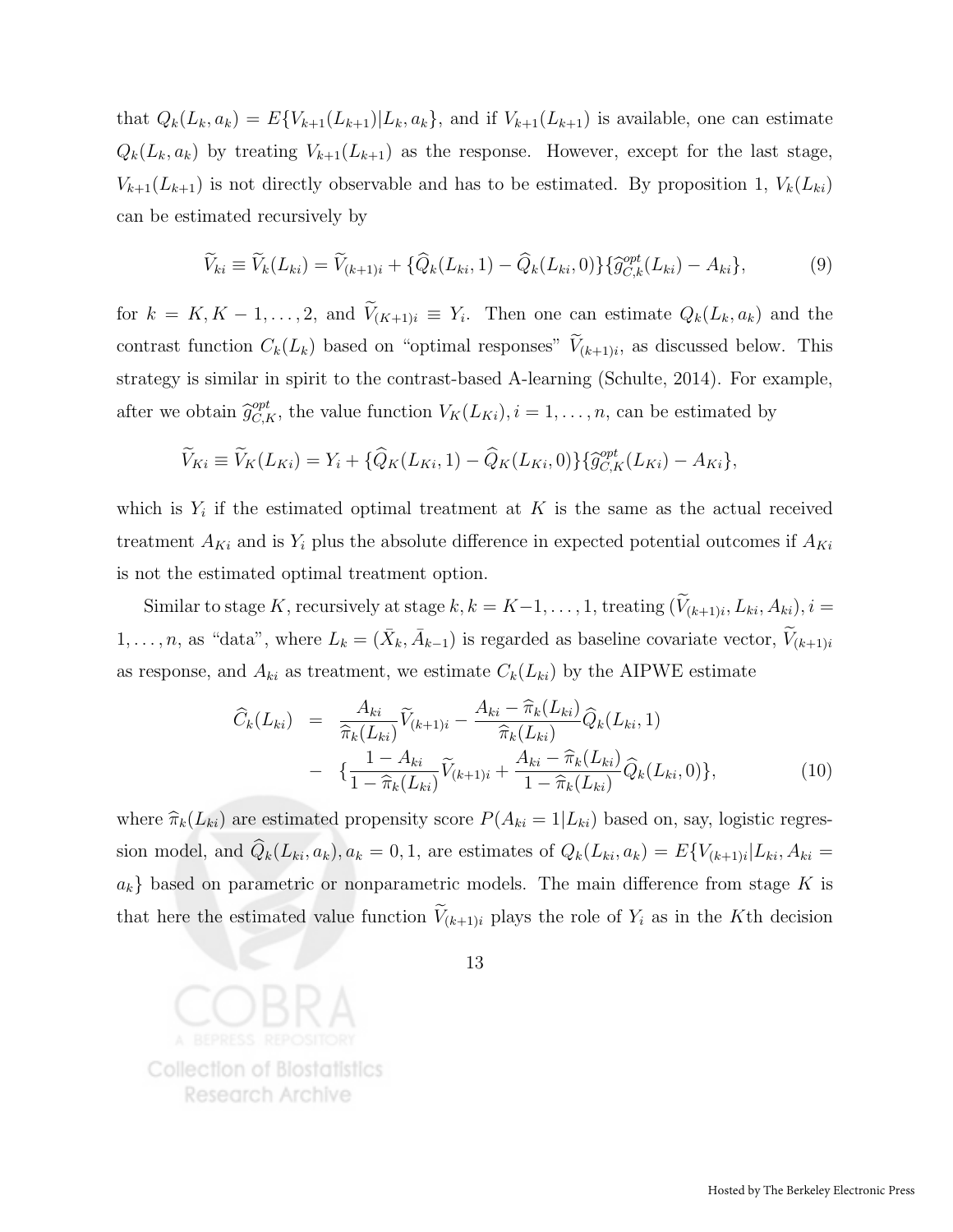point. We then obtain the corresponding  $\widehat{Z}_{ki} = I(\widehat{C}_k(L_{ki}) > 0)$  and  $\widehat{W}_{ki} = |\widehat{C}_k(L_{(ki)})|$  and, according to (8),  $g_k^{opt}$  $k^{\text{opt}}(L_k)$  can be estimated by

$$
\widehat{g}_{C,k}^{opt} = \arg\min_{g_k \in \mathcal{G}_k} \sum_{i=1}^n \widehat{W}_{ki} I(\widehat{Z}_{ki} \neq g_k(L_{ki})) \tag{11}
$$

using some classification or optimization technique. The final estimated optimal regime is  $\widehat{g}_C^{opt} = (\widehat{g}_{C,1}^{opt})$  ${}_{C,1}^{opt}, \ldots, \widehat{g}_{C,K}^{opt}$ ).

C-learning is a very flexible approach. First, all existing modeling building/selection techniques can be used to best estimate the Q-function to improve efficiency, for example, parametric regression (see discussions in Zhang et al., 2012a and 2013 on augmentation terms) as in Q-learning or nonparametric regression. Second, existing powerful optimization/classification techniques can easily be used in the optimization step to optimize decision rules. Moreover, new variable selection methods targeting optimizing decision rules instead of Q-functions can be developed within this framework in thet optimization step, for example, to handle high dimensional covariates and improve performance. Last, decision rules can be linear decision rules, decision trees or of other forms. This flexibility and the resulting superior performance is illustrated by various examples in simulation studies.

#### 4 Simulation Studies

We report results on simulation studies under various scenarios. Specifically, (i). scenario 1 is adopted from Zhao et al.(2015). (ii). Scenario 2 is otherwise similar to scenario 1 except that the number of covariates are of a much higher dimension and the optimal decision rule at each stage depends on more covariates. (iii). Scenario 3 also considers a high dimensional set of covariates, but the true optimal treatment regime is of a tree form. Scenarios 1-3 imitate a multi-stage randomized trial with three stages  $(K = 3)$ . We

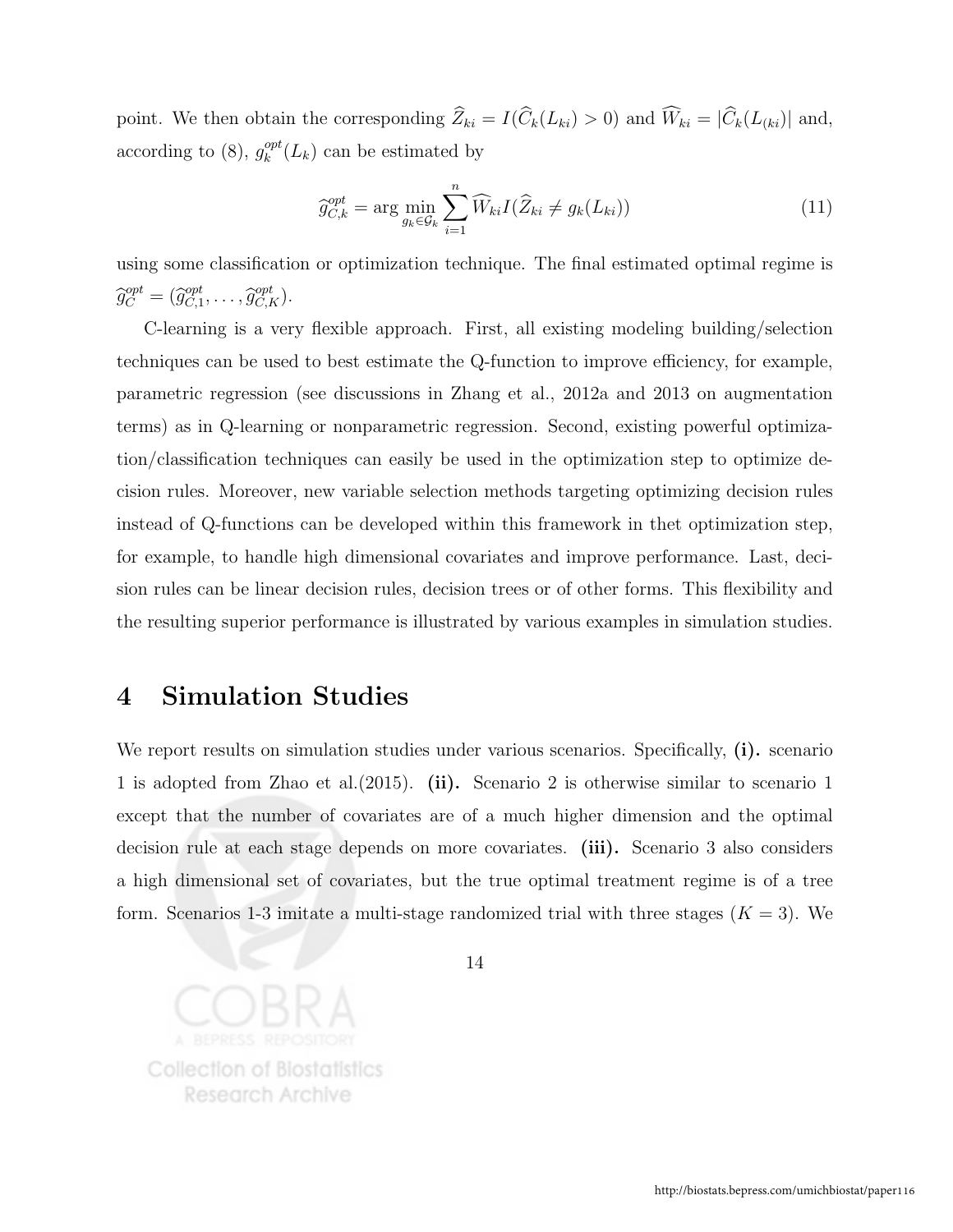vary the sample size  $n$  ( $n=200, 400$  or 800) and use 500 Monte Carlo Replicates for each scenario. For each simulated data set, we apply the proposed C-learning method as well as other methods including BOWL (Zhao et al., 2015), Q-learning and the method of Zhang et al. (2013).

#### 4.1 Data Generation and Methods Implementation

The first simulation was adopted from Zhao et al. (2015). Treatments  $A_1$ ,  $A_2$  and  $A_3$ are randomly generated from  $\{1, 0\}$  with equal probability 0.5. Three baseline covariates  $X_{1,1}, X_{1,2}, X_{1,3}$  are generated from  $N(45, 15^2)$ .  $X_2$  is generated according to  $X_2 \sim$  $N(1.5X_{1,1}, 10^2)$  and  $X_3$  is generated according to  $X_3 \sim N(0.5X_2, 10^2)$ . The outcome was generated as  $Y = \mu(\bar{A}_3, \bar{X}_3) + \epsilon$  for  $\epsilon$  standard normal and  $\mu(\bar{A}_3, \bar{X}_3) = 20 - 0.6X_{1,1}$  $40|(A_1 - g_1^{opt})$  $1^{opt}$ <sup>2</sup> –  $|0.8X_2-60|$  (A<sub>2</sub> –  $g_2^{opt}$  $\binom{opt}{2}$ <sup>2</sup>-|1.4X<sub>3</sub>-40|(A<sub>3</sub>-g<sup>opt</sup>)<sup>2</sup>  $j_3^{opt}$ )<sup>2</sup>, where  $g_1^{opt} = I(X_{1,1} - 30 >$ 0),  $g_2^{opt} = I(X_2 - 40 > 0)$ , and  $g_3^{opt} = I(X_3 - 40 > 0)$ . The optimal treatment regime is  $g^{opt} = (g_1^{opt})$  $g_1^{opt}, g_2^{opt}$  $e^{opt}_{2}, g^{opt}_{3}$  $_3^{opt}$ ) and  $E\{Y^*(g^{opt})\}=20$ .

For Q-learning, we posited Q-functions

$$
Q_3(\bar{x}_3, \bar{a}_3; \beta_3) = \beta_{3,0} + \beta_{3,1}x_{1,1} + \beta_{3,2}x_{1,2} + \beta_{3,3}x_{1,3} + a_1(\beta_{3,4} + \beta_{3,5}x_{1,1}) + \beta_{3,6}x_2
$$
  
+
$$
a_2(\beta_{3,7} + \beta_{3,8}x_2) + \beta_{3,9}x_3 + a_3(\beta_{3,10} + \beta_{3,11}x_3),
$$
  

$$
Q_2(\bar{x}_2, \bar{a}_2; \beta_2) = \beta_{2,0} + \beta_{2,1}x_{1,1} + \beta_{2,2}x_{1,2} + \beta_{2,3}x_{1,3} + a_1(\beta_{2,4} + \beta_{2,5}x_{1,1}) + \beta_{2,6}x_2
$$
  
+
$$
a_2(\beta_{2,7} + \beta_{2,8}x_2),
$$
  

$$
Q_1(x_1, a_1; \beta_1) = \beta_{1,0} + \beta_{1,1}x_{1,1} + \beta_{1,2}x_{1,2} + \beta_{1,3}x_{1,3} + a_1(\beta_{1,4} + \beta_{1,5}x_{1,1}).
$$

For the AIPWE-based method of Zhang et al. (2013), we took  $\mathcal{G}_{\eta}$  to have elements  $g_{\eta}$  =  $(g_{\eta_1}, g_{\eta_2}, g_{\eta_3}),$  where  $g_{\eta_3}(\bar{x}_3, \bar{a}_2) = I(\eta_{3,0} + \eta_{3,1}x_{1,1} + \eta_{3,2}x_{1,2} + \eta_{3,3}x_{1,3} + \eta_{3,4}x_2 + \eta_{3,5}x_3 > 0),$  $g_{\eta_2}(\bar{x}_2, a_1) = I(\eta_{2,0} + \eta_{2,1}x_{1,1} + \eta_{2,2}x_{1,2} + \eta_{2,3}x_{1,3} + \eta_{2,4}x_2 > 0), g_{\eta_1}(x_1) = I(\eta_{1,0} + \eta_{1,1}x_{1,1} +$  $\eta_{1,2}x_{1,2} + \eta_{1,3}x_{1,3} > 0$ . Clearly,  $g^{opt} \in \mathcal{G}_{\eta}$  and all available covariates at each stage were

**Collection of Biostatistics** Research Archive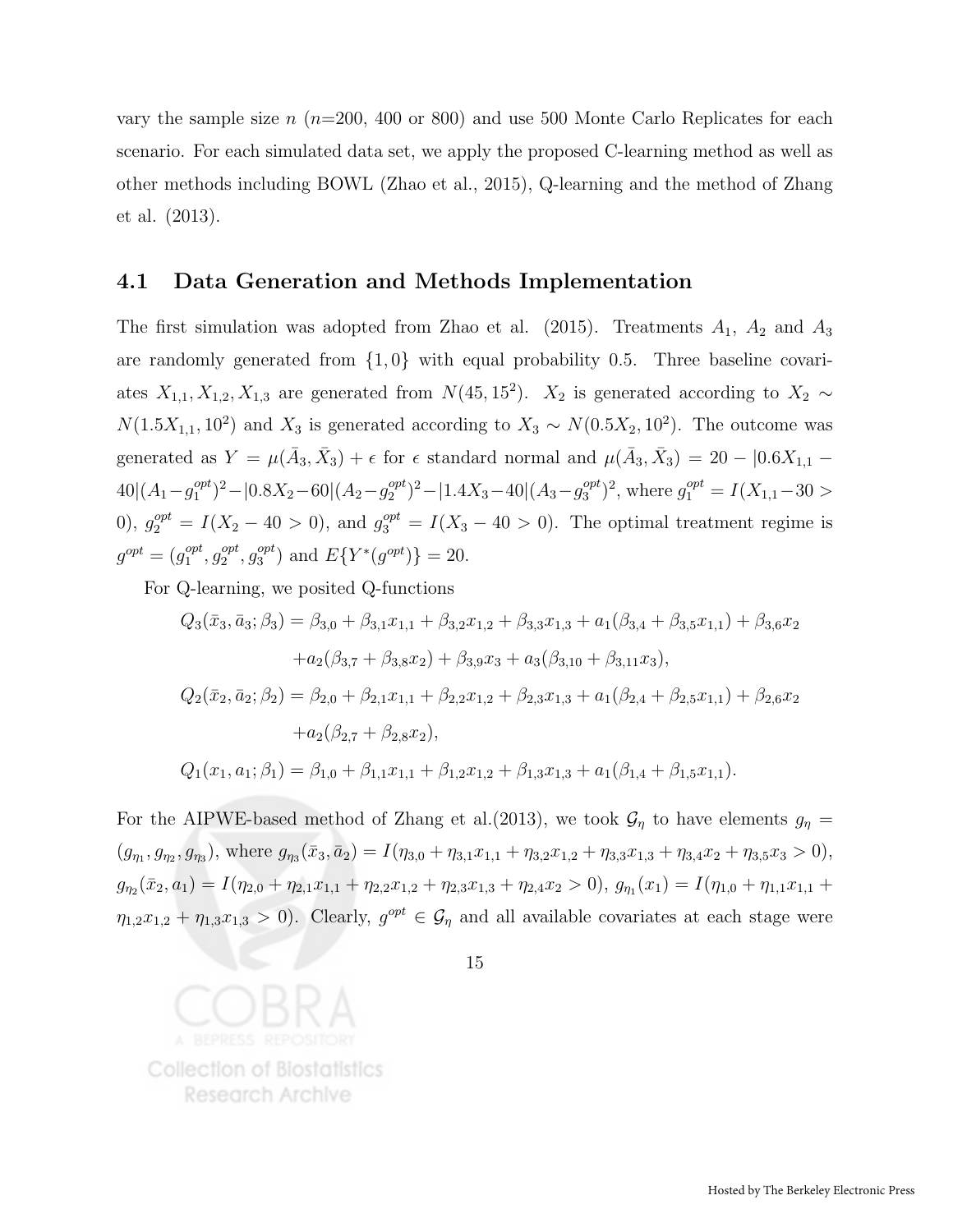considered in parameterizing the treatment regime. In BOWL and C-learning, we estimated  $\pi_k(L_k)$  by  $\hat{\pi}_k(L_k) = \sum_{i=1}^n A_{ki}/n, k = 1, 2, 3$ . For C-learning, one also needs to specify model for the outcome and we used the same Q-function models as in Q-learning. To carry out minimization in C-learning, we used a genetic algorithm discussed by Goldberg (1989), implemented in the rgenoud package in R (Mebane and Sekhon, 2011).

In the second set of simulations, we increased the dimension of covariates so that the total number of covariates is 50. Treatments  $A_1, A_2$  and  $A_3$  are randomly generated from  $\{1,0\}$  with equal probability 0.5. At baseline, 40 covariates  $X_{1,1},..., X_{1,40}$  are generated from  $N(45, 15^2)$ . At stage 2,  $X_{2,j}$  is generated according to  $X_{2,j} \sim N(1.5X_{1,j}, 10^2)$ ,  $j =$ 1, ..., 5. At stage 3,  $X_{3,j}$  is generated according to  $X_{3,j} \sim N(0.5X_{2,j}, 10^2)$ ,  $j = 1, ..., 5$ . The outcome was generated as  $Y = \mu(\bar{A}_3, \bar{X}_3) + \epsilon$  for  $\epsilon$  standard normal and  $\mu(\bar{A}_3, \bar{X}_3) =$  $20 - |0.6X_{1,1} - 40| (A_1 - g_1^{opt})$  $1^{opt}$ )<sup>2</sup> -  $|0.8X_{2,1}$  - 60 $|(A_2 - g_2^{opt})$  $\binom{opt}{2}$  –  $|1.4X_{3,1} - 40|$  ( $A_3 - g_3^{opt}$  $_3^{opt}$  $)^2$ , where  $g_1^{opt} = I(X_{1,1} - X_{1,2} > 0), g_2^{opt} = I(X_{2,1} - X_{2,2} > 0), g_3^{opt} = I(X_{3,1} - X_{3,2} > 0).$  This scenario is similar to scenario 1, but we further made the optimal decision rule at each stage depend on a linear combination of two covariates instead of a single covariates as in scenario 1.

For Q-learning, we posited Q-functions

$$
Q_3(\bar{x}_3, \bar{a}_3; \beta_3) = \beta_{3,0} + \beta_{3,1}x_{1,1} + \beta_{3,2}x_{1,2} + a_1(\beta_{3,3} + \beta_{3,4}x_{1,1} + \beta_{3,5}x_{1,2}) + \beta_{3,6}x_{2,1} + \beta_{3,7}x_{2,2}
$$
  
+
$$
a_2(\beta_{3,8} + \beta_{3,9}x_{2,1} + \beta_{3,10}x_{2,2}) + \beta_{3,11}x_{3,1} + \beta_{3,12}x_{3,2} + a_3(\beta_{3,13} + \beta_{3,14}x_{3,1} + \beta_{3,15}x_{3,2}),
$$

$$
Q_2(\bar{x}_2, \bar{a}_2; \beta_2) = \beta_{2,0} + \beta_{2,1}x_{1,1} + \beta_{2,2}x_{1,2} + a_1(\beta_{2,3} + \beta_{2,4}x_{1,1} + \beta_{2,5}x_{1,2}) + \beta_{2,6}x_{2,1} + \beta_{2,7}x_{2,2}
$$
  
+
$$
a_2(\beta_{2,8} + \beta_{2,9}x_{2,1} + \beta_{2,10}x_{2,2}),
$$
  

$$
Q_1(x_1, a_1; \beta_1) = \beta_{1,0} + \beta_{1,1}x_{1,1} + \beta_{1,2}x_{1,2} + a_1(\beta_{1,3} + \beta_{1,4}x_{1,1} + \beta_{1,5}x_{1,2}).
$$

Note, these model specifications favor the Q-learning method in that they only include the correct interaction of treatment and covariate at each stage and main effects of important

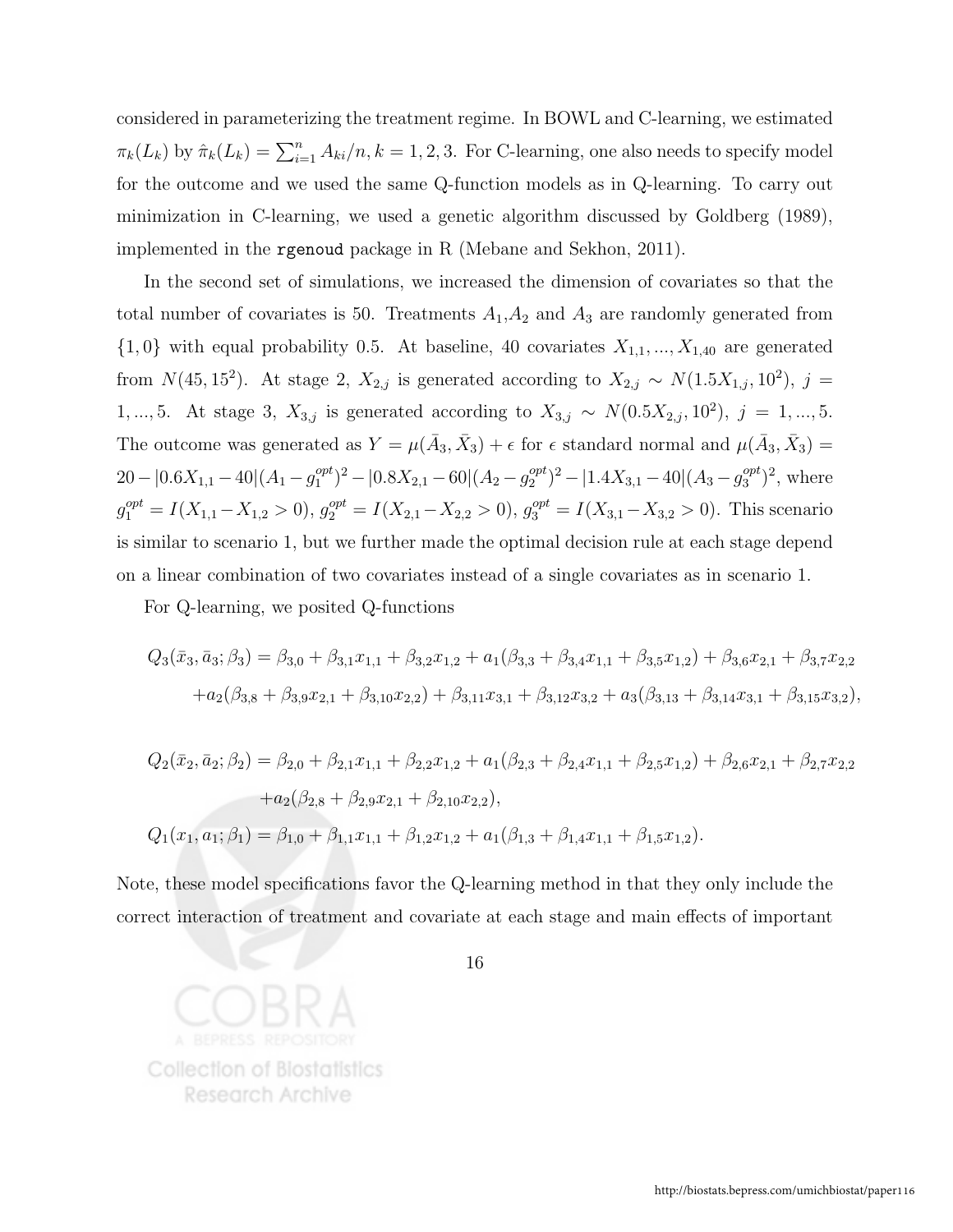covariates, leaving out those unimportant interaction terms and main effect terms, although the Q-functions are still misspecified. For the method of Zhang et al  $(2013)$ , we took  $\mathcal{G}_{\eta}$ to have elements  $g_{\eta} = (g_{\eta_1}, g_{\eta_2}, g_{\eta_3})$ , where  $g_{\eta_3}(\bar{x}_3, \bar{a}_2) = I(\eta_{3,0} + \eta_{3,1}x_{3,1} + \eta_{3,2}x_{3,2} > 0)$ ,  $g_{\eta_2}(\bar{x}_2, a_1) = I(\eta_{2,0} + \eta_{2,1}x_{2,1} + \eta_{2,2}x_{2,2} > 0), g_{\eta_1}(x_1) = I(\eta_{1,0} + \eta_{1,1}x_{1,1} + \eta_{1,2}x_{1,2} > 0).$  Clearly,  $g^{opt} \in \mathcal{G}_\eta$ . Similarly for BOWL, in one implementation we considered only important variables in searching for the optimal regimes and considered all variables in the other implementation. Of course, in real application, although possible, it is difficult to prespecify the right variables and forms for the true optimal regime and the results on these methods in the presence of high-dimensional covariates are too optimistic. We intend to illustrate their ideal performance in the presence of high dimensional covariates for the purpose of comparing with the proposed C-learning method.

Unlike the other methods, in the implementation of the C-learning, we did not prespecify the correct variables in the form of the treatment regime, but instead we use a data-driven way to choose the important covariates from the high dimensional set of covariates. Therefore, the C-learning considers all linear decision rules constructed by the high dimensional set of covariates, which is a much larger class than  $\mathcal{G}_{\eta}$ . Specifically, in the minimization step for each time point  $k$ , we used a forward selection algorithm to sequentially choose important covariates in forming the treatment regime, where the forward selection is on the basis of the proportion of reduction in the weighted misclassification error. Hence, the variable selection algorithm for the optimization step directly targets the goal of finding the optimal treatment regimes, in contrast to the model selection in the Q-learning method, where the selection targets the optimal model for the Q-learning. The forward selection algorithm is detailed in a unpublished technical report. We implemented C-learning using two different ways that differ in how AIPWE is constructed: in C-learning-Q, we used parametric model for the Q-functions and the parametric forms are the same as

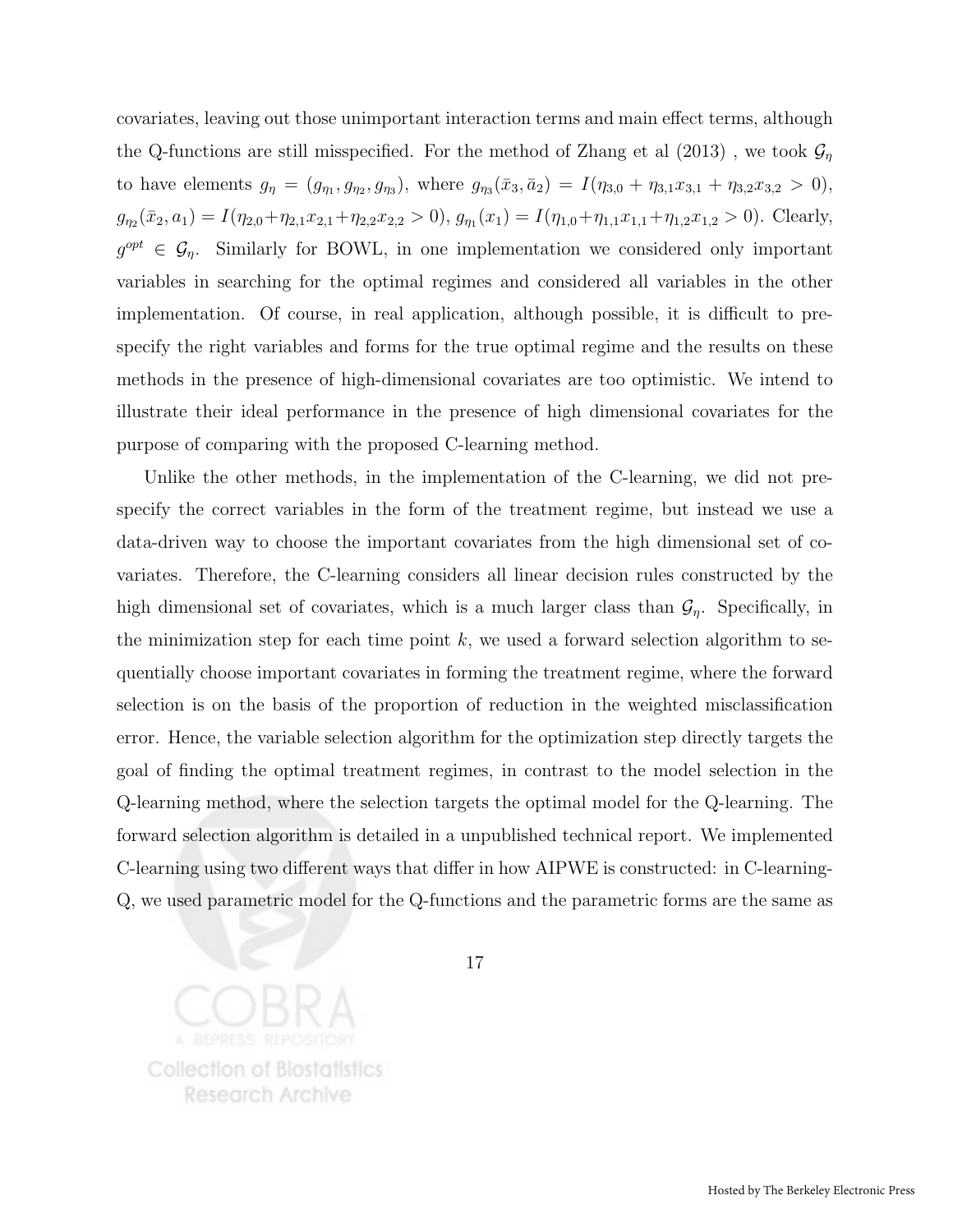in the Q-learning method, and in C-learning-RF, we used random forest to nonparametrically model the Q-functions. In both ways, all linear decision rules constructed by the high dimensionl set of covariates are considered, as opposed to Q-learning, the method of Zhang et al. (2013) and BOWL in one implementation. For our purpose the random forest is simply a black box predictor which takes as input covariate values  $(L_{ki}, A_{ki})$ , and gives as output an estimate of  $E(\widetilde{V}_{k+1}|L_k, A_k) = Q_k(L_k, A_k)$  for that set of covariate values. Fitting of the random forest is done using the R function *randomForest* with default settings.

In the third set of simulations, the data generating scenario is the same as the second one except that  $g_1^{opt} = I(X_{1,1} > 40)I(X_{1,2} < 60), g_2^{opt} = I(X_{2,1} > 60)I(X_{2,2} < 90)$ , and  $g_3^{opt} = I(X_{3,1} > 30)I(X_{3,2} < 50)$  in  $\mu(\bar{A}_3, \bar{X}_3)$ . Here the optimal decision rule at each stage is of the form of a tree, which is more familiar to clinicians and perhaps more in line with the current practice in medicine. In implementation, the posited Q-function models were taken to be the same as in the second simulation. Therefore, out of a relative high dimensional candidate variables, the correct sets of important variables were used to favor the performance of this method, but the form of the optimal treatment regime was still misspecified. For the method in Zhang et al. (2013), we took  $\mathcal{G}_{\eta}$  to have elements  $g_{\eta} = (g_{\eta_1}, g_{\eta_2}, g_{\eta_3}),$  where  $g_{\eta_k}(\bar{x}_k, \bar{a}_{k-1}) = I(X_{k,1} > \eta_{k,1})I(X_{k,2} < \eta_{k,2}), k = 1, 2, 3$ . Again, in BOWL, we also limited the search among regimes constructed by relevant variables in one implementation. As above we implemented C-learning using two different ways, Clearning-Q and C-learning-RF. Once we get the classification data set  $(\widehat{Z}_{ki}, L_{ki}, \widehat{W}_{ki})$ , we input this new data set into the CART algorithm to find the estimated optimal treatment regime among all tree decision rules constructed by the high dimensional sets of covariates, instead of  $\mathcal{G}_{\eta}$  in the implementation of Zhang et al. (2013). We used the R function rpart with default settings, except that we set the weights as the estimated weight  $\widehat{W}$ .

**Collection of Biostatistics Research Archive**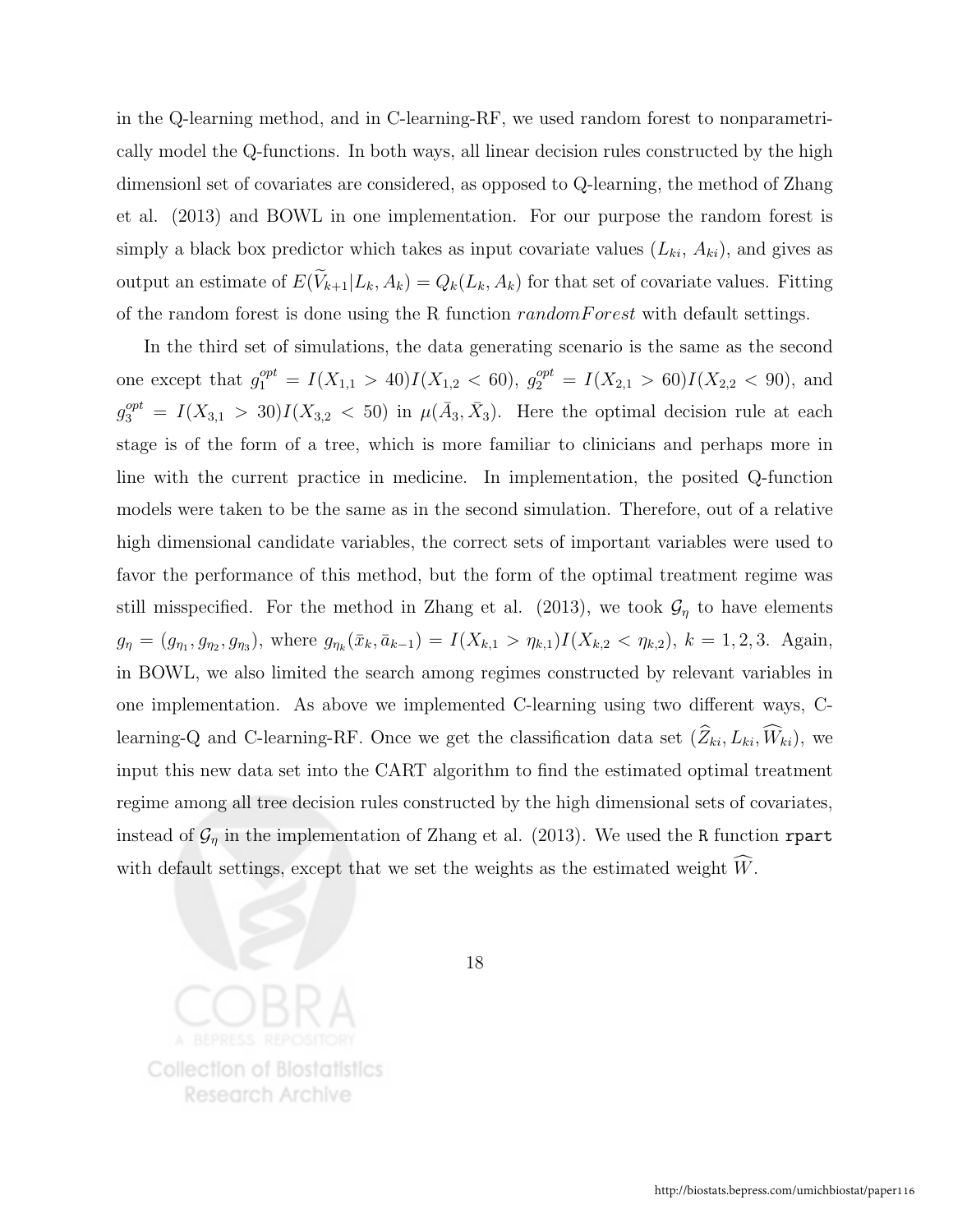#### 4.2 Results and Discussion

Results from scenarios 1-3 are shown in Tables 1-3 respectively. Table 1 shows that the proposed C-learning out-performs all other methods in this scenario. We first note that, in Table 1, all methods consider the same class of regimes, which is different from Table2 and 3 discussed below. C-learning performs considerably better than Q-learning even though it used the same models for Q-functions in the augmentation terms and this is because that the performance of C-learning is not dictated by the specification of the Q-function and the optimization step directly targets the optimization of treatment regimes. It is also interesting to note that, although C-learning and the method of Zhang et al. (2013) are based on the same AIPWEs, and consider optimization over the same class of regimes, the performance of C-learning is still much better than that of Zhang et al. (2013). This is due to the difference in estimation across stages and the amount of information used in estimation; ie., Zhang et al. (2013) simultaneously estimates regimes at all stages and Clearning backward sequentially estimates the regime at each stage. The method of Zhang et al. (2013) is based on an AIPWE estimator of  $E\{Y^*(g)\}\$ for monotone coarsening (missing) data. In the missing data perspective, the potential outcome of a subject is observed only if the observed treatments at all stages are consistent with a regime as regimes at all stages are estimated simultaneously. In C-learning, however, at stage  $K$ , the potential outcome of a subject is observed as long as the treatment at  $K$  is consistent with a regime, regardless of treatments received prior to  $K$  since covariate and treatment histories at previous stages are treated as baseline covariates. Once we estimate the optimal treatment regime at stage  $K$ , we move backward and, intuitively, in C-learning the best effort can be made to only estimate the optimal regime at that stage. In addition, we note that one has to optimize across a large number of parameters for parameterizing the whole dynamic treatment regime in the simultaneous optimization, whereas in C-learning at each stage

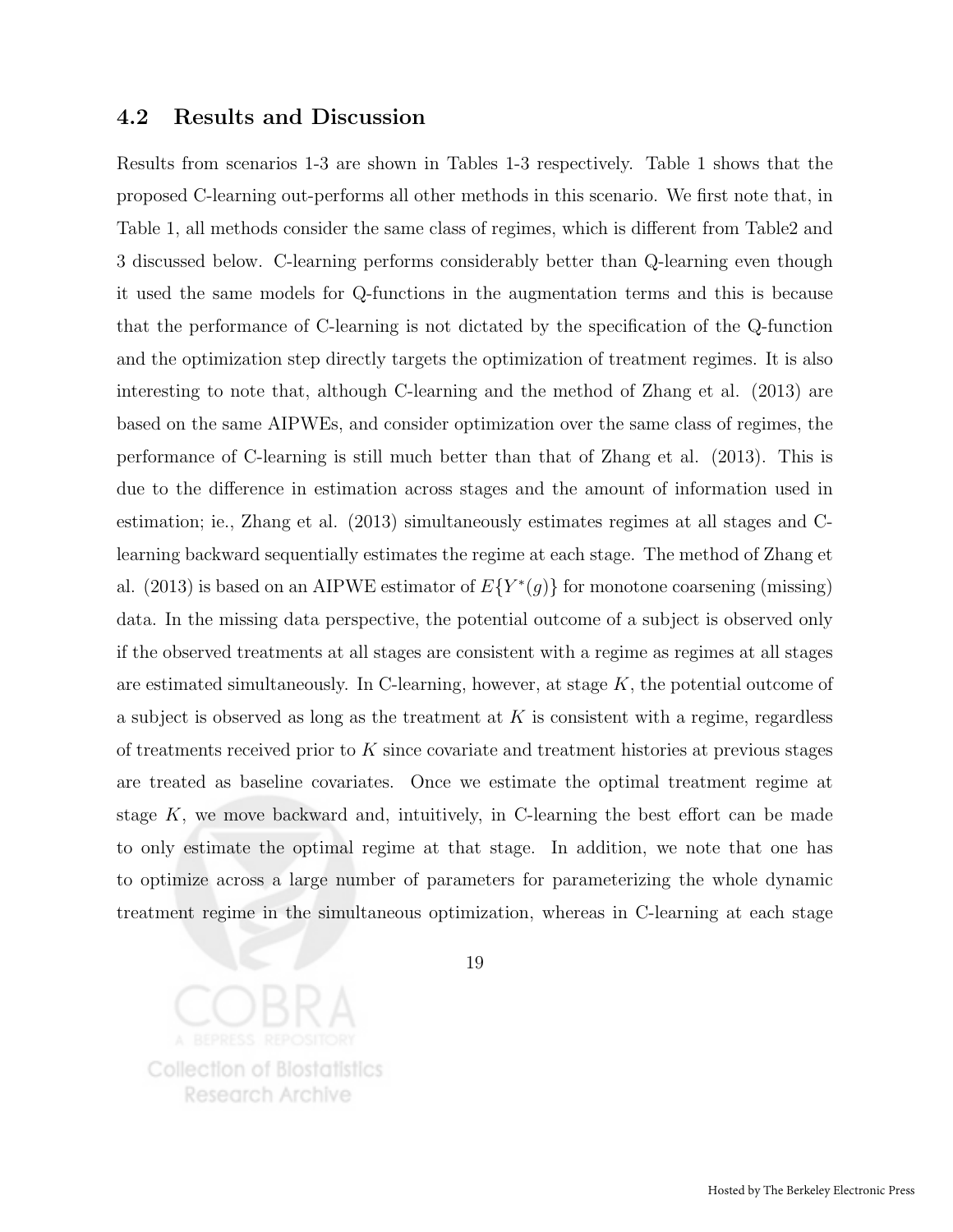the optimization is among a smaller number of parameters relevant only to that stage. C-learning has better performance than BOWL due to two reasons. First, C-learning uses outcome regression model in the augmentation terms to improve efficiency whereas BOWL does not. Second, C-learning and BOWL differ in their way to handle multiple stages. The extension to multiple stages in C-learning is based on proposition 1 which allows us to use information on all subjects at all stages. In BOWL, the extension to multiple stages is based on an IPWE for monotone coarsening data, as in Zhang et al. (2013), and to sequentially estimate the regimes it has to lose sample size geometrically with stages.

Table 2 shows the performance of various methods when the dimension of covariates is relatively high. We comment that, in Table 2 as well as Table 3, the performance of Q-learning, BOWL (in one implementation), and the method of Zhang, et al. (2013) is too optimistic due to the implementation and we should take this into account when comparing their performance with other methods and with results in Table 1. A superscript † is used to indicates the difference in implementation. C-learning (both implementations) as well as BOWL consider all regimes constructed by linear combinations of the high dimensional set of covariates, whereas Q-learning<sup>†</sup>, BOWL<sup>†</sup> and the method of Zhang et al.  $(2013)^{\dagger}$  only consider regimes constructed by relevant covariates, which is a much smaller class. As explained previously, this is because we try to give the best advantage to our comparison methods in implementation since the performance of Q-learning and the method of Zhang et al. (2013) is highly dependent on the chosen parametric models or the class of regimes indexed by a finite number of parameters. Although our implementation unrealistically favors other methods by eliminating the burden of dealing with the high dimensional set of covariates, the performance of the C-learning (both implementations), combined with suitable variable selection algorithm in the optimization step, is still considerably better than BOWL<sup>†</sup> and Q-learning<sup>†</sup> and is comparable to the method of Zhang

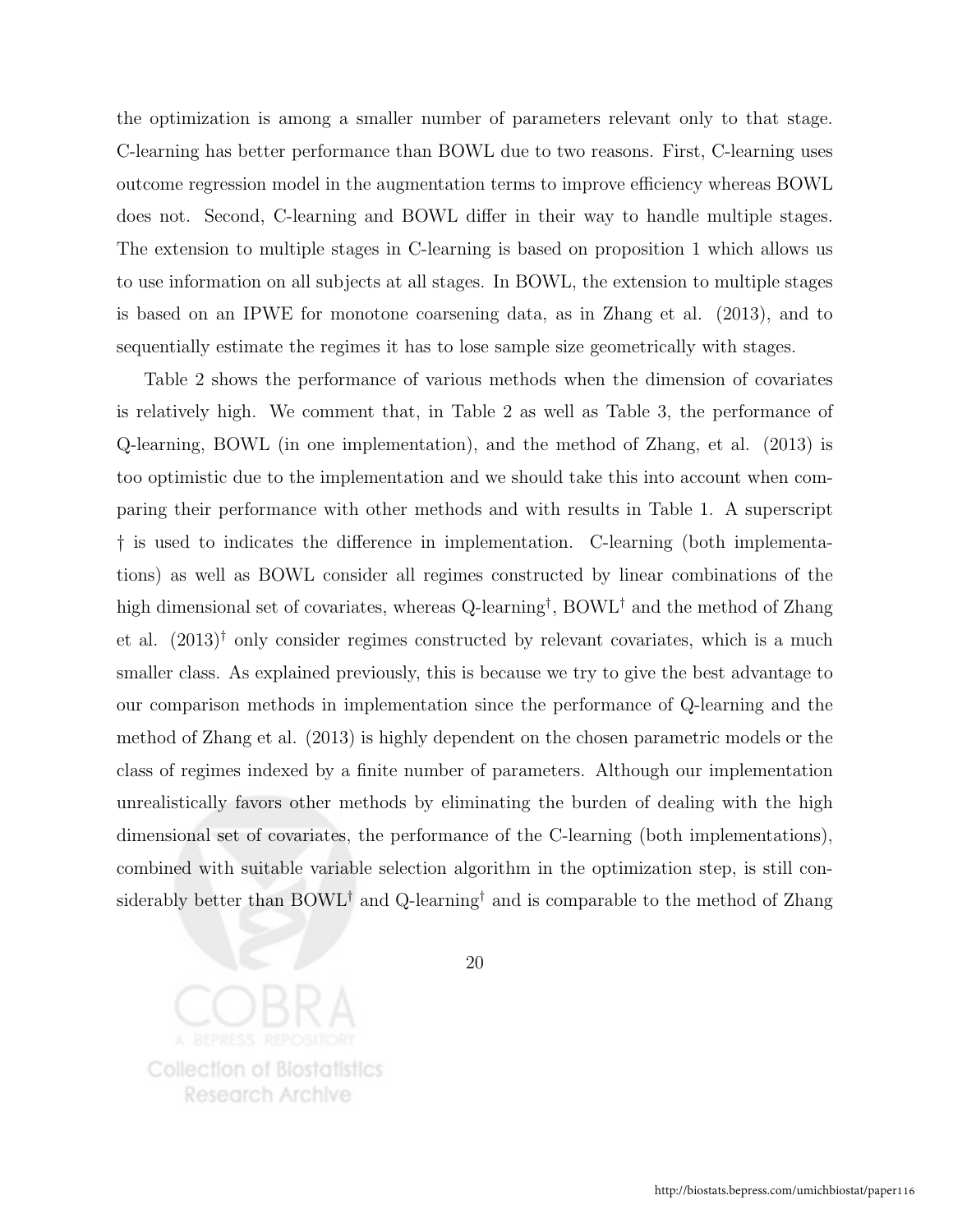et al. $(2013)^{\dagger}$  when n=200 and slightly better when n=400, 800 for reasons explained previously. The C-learning framework can naturally accommodate variable selection methods targeted towards optimal treatment regime instead of prediction to improve performance in the presence of high dimensional covariates. This (in addition to reasons discussed previously for Table 1) explains the dramatically better performance than BOWL when they both consider the same class of regimes.

Table 3 shows the results when the true treatment regime is of the form of a decision tree and the dimension of covariates is relatively high. The pattern of relative performance is similar to that in Table 2. As in Table 2, here BOWL† , Q-learning† and the method of Zhang et al. (2013)† consider only important covariates in optimizing regimes and hence results on these methods are overly optimistic. The C-learning-RF, with both outcome regression models and important variables in the regimes chosen data-adaptively using existing off-the-shelf algorithms and software (Random Forest and CART), has superior performance and is comparable to C-learning-Q, where the Q-functions are modeled parametrically but important variables in the regimes are still chosen data-adaptively. The performance of C-learning is much better than BOWL† where the important variables are taken to be known and dramatically better than BOWL when BOWL searches the optimal treatment regimes among the same class as C-learning. For the same reasons explained for Table 1, when n=400 and 800, C-learning performs even better than the overly optimistic benchmark, the method of Zhang et al.  $(2013)^{\dagger}$ , and approaches that of the true optimal treatment regime.

Finally, we comment that our simulation scenarios are either adopted from scenario 3 of Zhao, et al. (2015) or further built upon it, and in this scenario, BOWL has overall better performance than SOWL and IOWL (other two OWL-based methods). In our additional simulations using scenarios 1 and 2 of Zhao, et al. (2015), we see the same pattern of

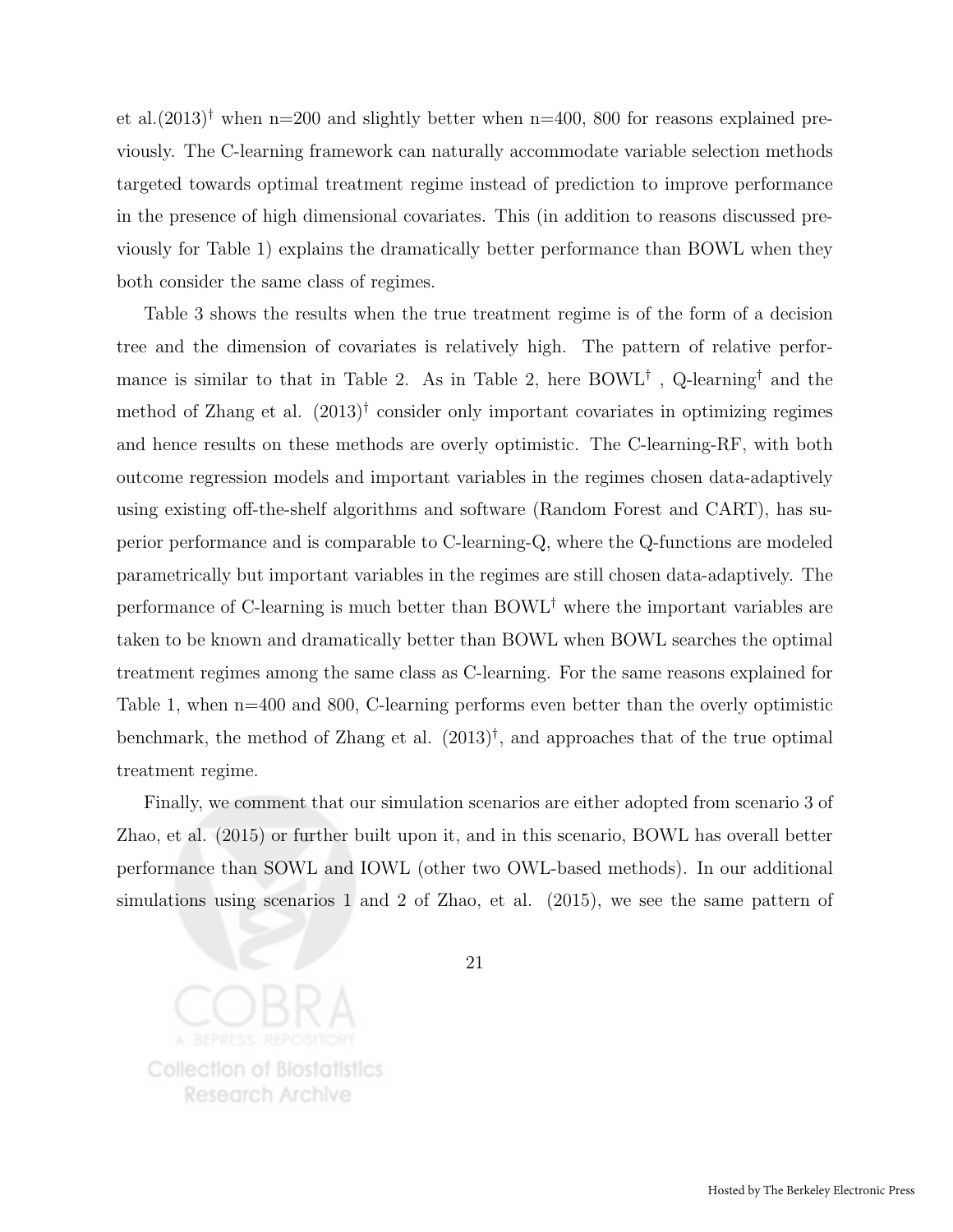Table 1: Results for the first simulation scenario using 500 Monte Carlo data sets .  $E\{Y^*(g^{opt})\} = 20$ .  $E(\hat{g}^{opt})$  shows the Monte Carlo average and standard deviation of values  $E\{Y^*(\hat{g}^{opt})\}$  obtained using  $10^6$  Monte Carlo simulations for each data set.

|                       | $n = 200$              | $n = 400$              | $n = 800$              |
|-----------------------|------------------------|------------------------|------------------------|
| Estimator             | $E(\widehat{q}^{opt})$ | $E(\widehat{g}^{opt})$ | $E(\widehat{g}^{opt})$ |
| <b>BOWL</b>           | 10.84(1.85)            | 12.13(1.54)            | 13.02(1.36)            |
| Q-learning            | 12.49(1.83)            | 12.76(1.46)            | 13.05(1.14)            |
| Zhang et al. $(2013)$ | 13.25(2.12)            | 15.08(1.46)            | 16.28(1.01)            |
| C-learning            | 17.27(0.97)            | 18.52(0.74)            | 19.37(0.41)            |

relative performances of C-learning versus BOWL . We have already discussed reasons that lead to the difference in performance and they are further summarized in Section 5.

### 5 Discussion

We show a general result that identifying the optimal dynamic treatment regime can be recast as a sequential classification problem that aims to minimize a weighted misclassification error at each stage; ie., at stage  $k$ , each subject can be viewed as belonging to one of two classes for whom the optimal decision at stage  $k$  given available patient characteristics and treatment history is 0 or 1. This equivalence leads to a novel and general learning method that allows us to exploit the wealth of existing/new powerful classification algorithms. We comment that Zhao, et al. (2015) first exploited powerful classification techniques to estimate the optimal dynamic treatment regime in the multiple stage setting. Our classification framework differs from their work in several aspects. First, as discussed below Theorem 1, Theorem 1 is a general result and this equivalence does not

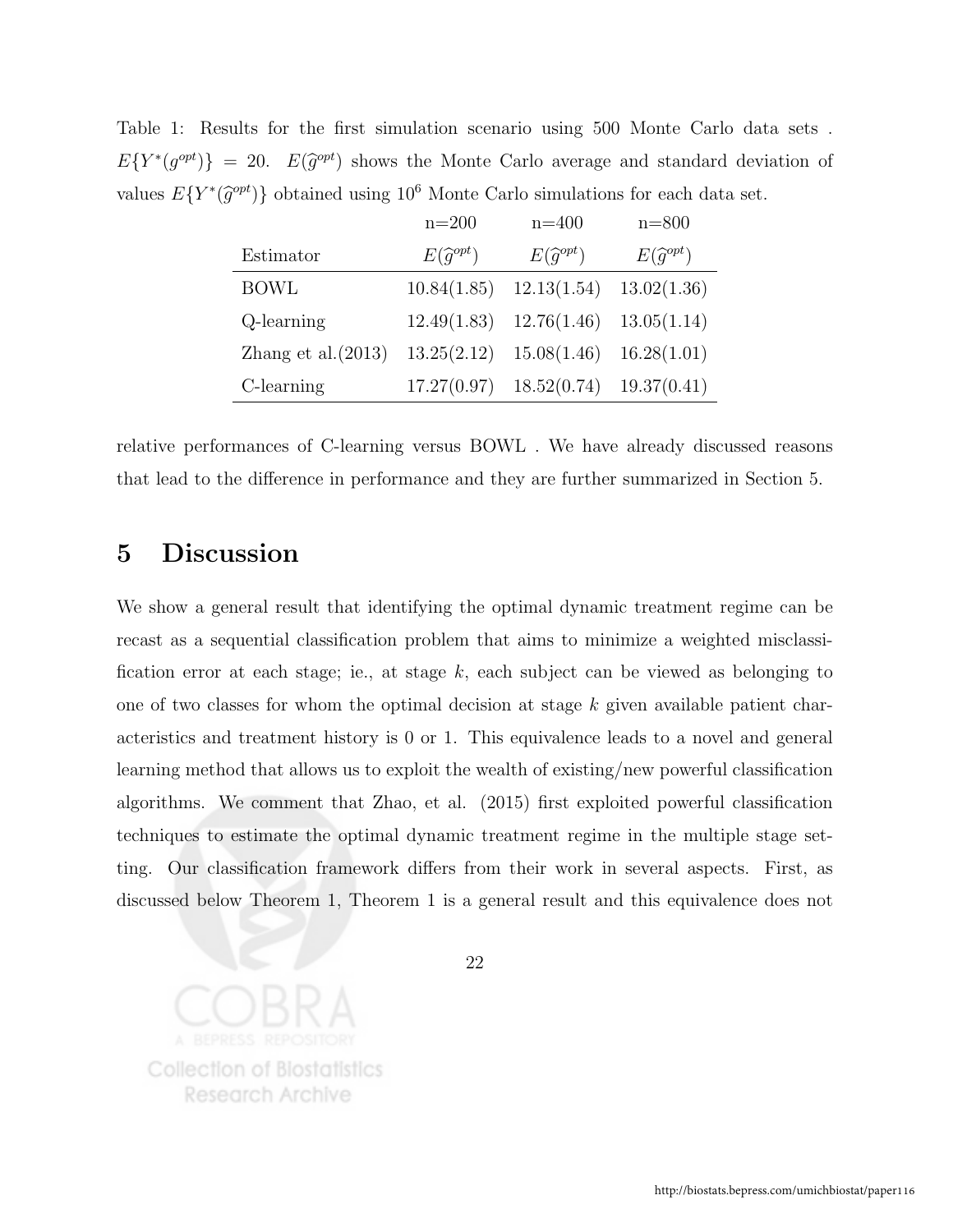Table 2: Second simulation scenario (500 Monte Carlo data sets,  $E\{Y^*(g^{opt})\} = 20$ ). Superscript"†" indicates that only relevant variables among the high dimensional set of covariates are used to construct the optimal treatment regime. Methods without "†" are searching the optimal treatment regimes without any a priori information on which variables are important.

|                                 | $n=200$                | $n = 400$              | $n = 800$              |
|---------------------------------|------------------------|------------------------|------------------------|
| Estimator                       | $E(\widehat{g}^{opt})$ | $E(\widehat{g}^{opt})$ | $E(\widehat{g}^{opt})$ |
| <b>BOWL</b>                     | 3.38(1.62)             | 5.93(1.37)             | 7.79(1.10)             |
| BOWL <sup>†</sup>               | 14.76(1.74)            | 15.43(1.38)            | 15.74(1.12)            |
| $Q$ -learning <sup>†</sup>      | 14.01(1.05)            | 13.94(0.78)            | 13.78(0.56)            |
| Zhang et al. $(2013)^{\dagger}$ | 17.98(1.42)            | 18.83(0.87)            | 19.35(0.45)            |
| $C$ -learning- $Q$              | 17.70(1.75)            | 19.45(0.61)            | 19.78(0.22)            |
| $C$ -learning-RF                | 16.59(2.14)            | 19.21(0.80)            | 19.75(0.14)            |

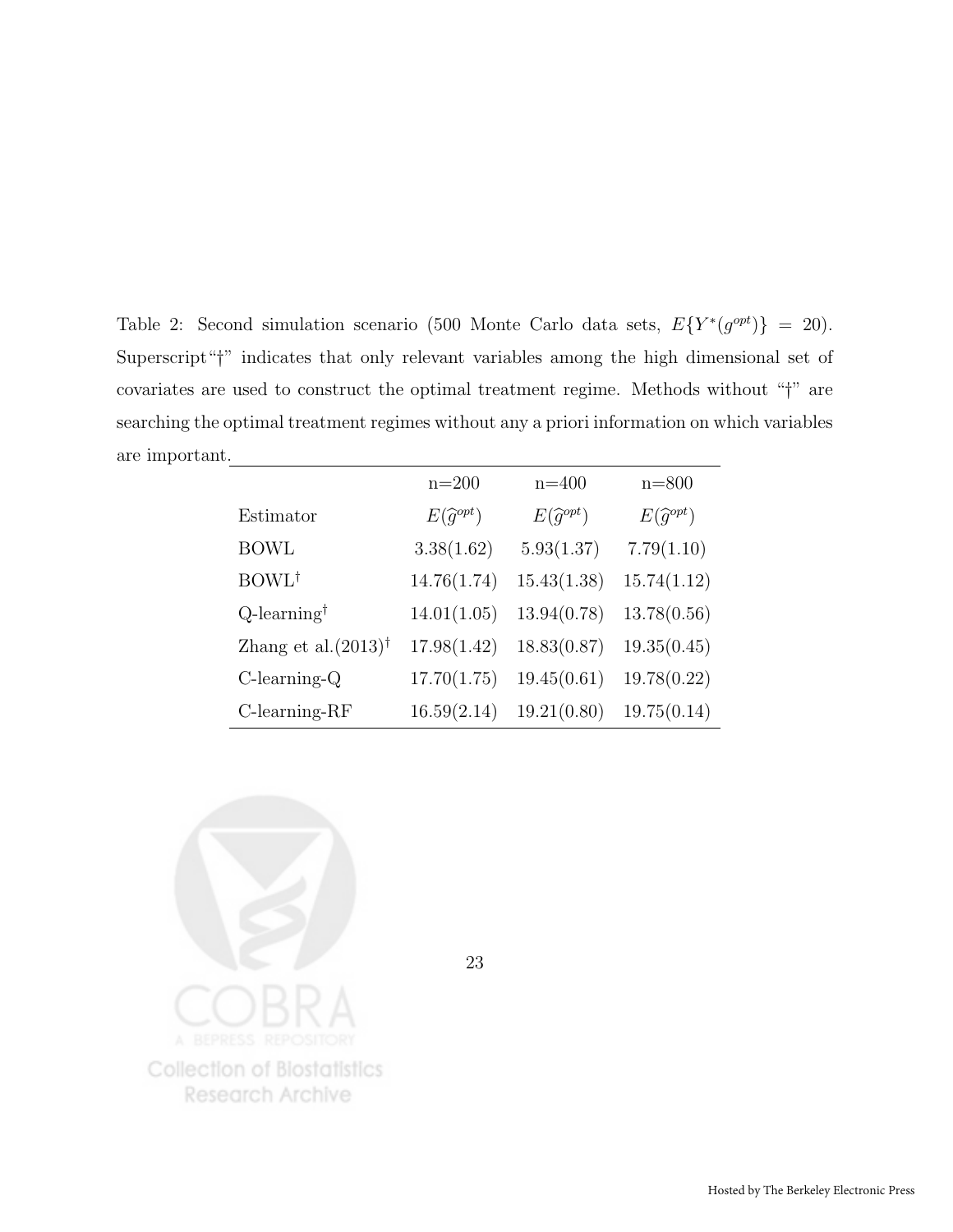Table 3: Third simulation scenario (500 Monte Carlo data sets,  $E\{Y^*(g^{opt})\} = 20$ ). Superscript"†" indicates that only relevant variables among the high dimensional set of covariates are used to construct the optimal treatment regime. Methods without "†" are searching the optimal treatment regimes without any a priori information on which variables are important.

|                                 | $n=200$                | $n = 400$              | $n = 800$              |
|---------------------------------|------------------------|------------------------|------------------------|
| Estimator                       | $E(\widehat{g}^{opt})$ | $E(\widehat{g}^{opt})$ | $E(\widehat{g}^{opt})$ |
| <b>BOWL</b>                     | 3.01(1.63)             | 5.02(1.42)             | 6.73(1.15)             |
| BOWL <sup>†</sup>               | 12.55(1.28)            | 12.91(0.95)            | 13.12(0.72)            |
| $Q$ -learning <sup>†</sup>      | 13.12(0.45)            | 13.08(0.35)            | 13.07(0.23)            |
| Zhang et al. $(2013)^{\dagger}$ | 17.02(1.25)            | 18.02(0.90)            | 18.71(0.63)            |
| $C$ -learning- $Q$              | 17.44(1.29)            | 18.91(0.73)            | 19.52(0.32)            |
| $C$ -learning-RF                | 16.94(1.48)            | 18.92(0.63)            | 19.61(0.24)            |

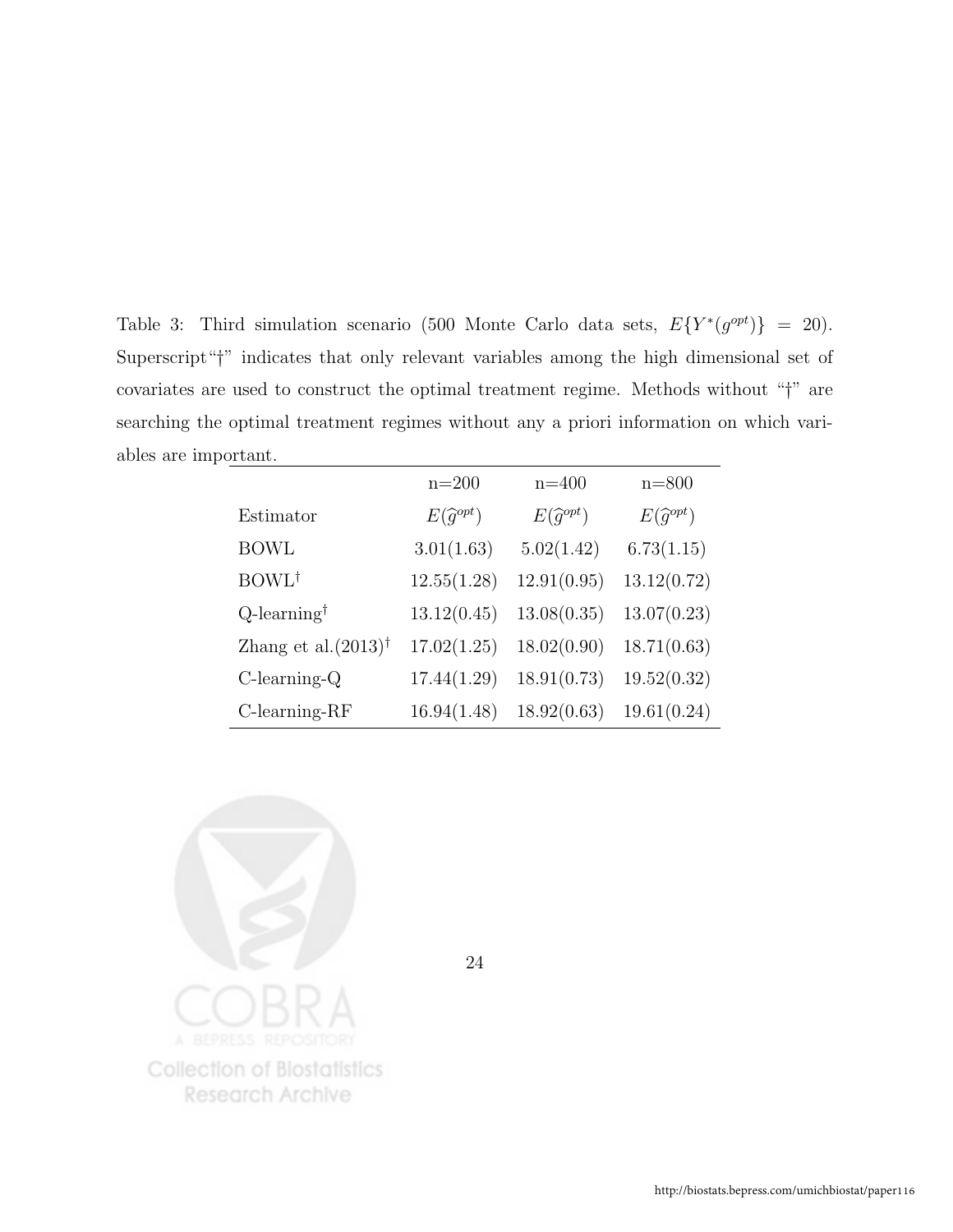depend on any particular estimator of the contrast functions or the observed treatment assignment, whereas the OWL-based method of Zhao, et al. (2015) is based on a specific IPWE estimator and the classification perspective is possible due to the IPWE estimator. As a result, although we focus on using AIPWE to estimate the contrast functions in our presentation, the framework can accommodate other estimators of the contrast functions, for example, the difference in estimators of the Q-functions. Second, the interpretation of the classification is different and this has important implications. In OWL-based methods, an error is made if  $g(X) \neq A$ , ie., if the prescribed treatment is different from the observed treatment, and in our framework an error is made if  $g(X) \neq I(C(X) > 0)$ , ie., if the prescribed treatment is different from the one that leads to larger expected potential outcomes. As a result, our approach does not suffer from the feature of OWL-based methods as noted by Zhou, et al. (2015), namely, OWL-based methods tempts to classify patients to the group corresponding to the actually assigned treatment A. Third, as discussed in Section 4.2, the way to handle multiple stages are different. In direct optimization methods including BOWL and other OWL-based methods studied in Zhao, et al. (2015) and the robust AIPWE-based method of Zhang, et al. (2013), the extension to multiple stages are based on the monotone coarsening idea for IPWE/AIPWE estimators. This would naturally suggest simultaneous optimization across stages as in SOWL of Zhao, et al. (2015) and to achieve sequential optimization, BOWL needs to decrease sample size geometrically. In the proposed approach, the extension to multiple stages is based on Proposition 1 and this is in spirit more similar to outcome-regression based methods (Q- and A-learning). As discussed in Section 4.2, this approach has advantages and leads to better performance. We are not aware of any direct optimization methods that are able to handle multiple stages this way. Our approach, being a direct optimization method, is able to take advantage of this and combine the benefits of both direct optimization methods and outcome-regression

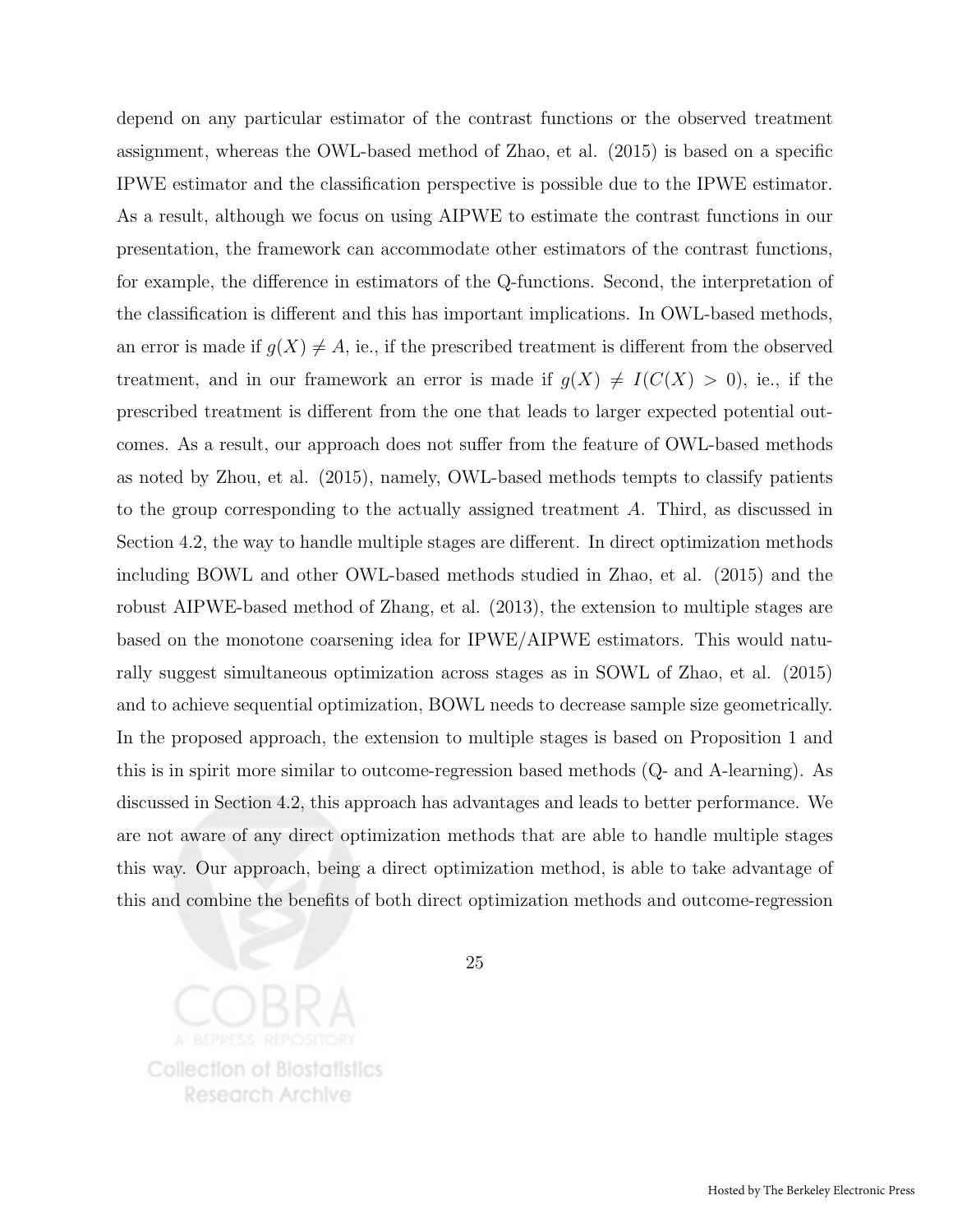based methods. Finally, our classification framework can naturally accommodate model selection targeted for optimizing decisions instead of prediction, whereas the classification method of Zhao, et al. (2015) cannot, as noted by Zhou, et al. (2015).

Based on this general result, we proposed a novel, powerful and flexible C-learning algorithm to learn the optimal treatment regime. It is a direct optimization method that targets the goal of optimizing decision rules and it is also able to exploit outcome regression models (Q-functions) to improve efficiency. As discussed in Section 1, there is a mismatch between outcome regression based approach (Q- and A-learning) and the goal of optimizing decision rules. Nevertheless, outcome regression based approaches are appealing as intuitively and theoretically the optimal treatment decision should depend on how outcomes are related to patient characteristics and treatments and information from outcome regression models (even if incorrect or only approximately true) should be exploited to estimate the optimal treatment regime. The proposed C-learning is able to address the mismatch problem and exploit outcome regression models simultaneously and the two goals are achieved in C-learning by decoupling the optimization steps from the modeling steps.

The C-learning is a very flexible general methodology. As illustrated by our simulations studies, within this framework, first, data analysts have the freedom to use all existing model building/selection techniques to best model the Q-functions to improve efficiency. For example, one can model the Q-function using parametric regression models or nonparametric regression models (eg, random forest), and all available model selection techniques (eg., forward selection, Lasso., etc) that target predictions can be readily incorporated. Second, existing powerful off-the-shelf optimization tools can easily be accommodated in this framework to carry out the optimization to learn the optimal decision rules. In addition, new and sophisticated variable selection techniques, targeting optimizing decision rules in contrast to predictions, can be developed within this framework to best select the

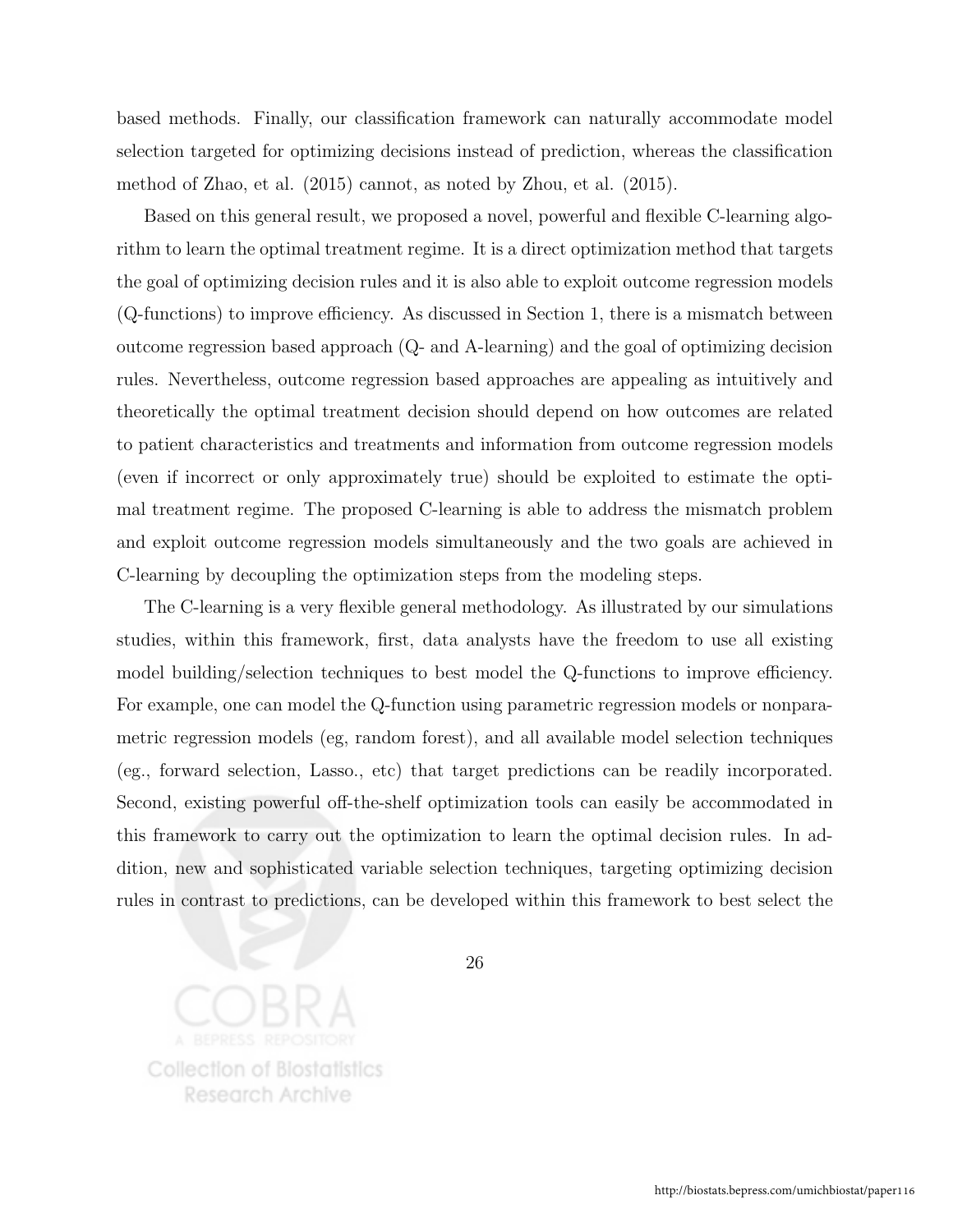important sets (and combination) of covariates and treatment history from among a high dimensional set of covariates to form the optimal decision rules. This point is illustrated by our simulation studies and will be the focus of future work. Furthermore, this framework allows decision rules of different forms. In our simulations we illustrated this flexibility by considering both linear and tree decision rules. Other forms of decision rules can also be accommodated in this framework, making the C-learning a very flexible and general approach.

Because of the flexibility and the advantages discussed above, the proposed C-learning has superior performance relative to existing methods. We have devoted a whole subsection 4.2 in the simulation section to discuss and explain the results.

### Acknowledgement

The authors would like to thank Marie Davidian and Anastasios (Butch) A. Tsiatis for their valuable comments.

### Supplementary material

Supplementary material includes Proofs to Theorem 1 and Proposition 1 and a data application.

### References

Chakraborty, B., Murphy, S. A. & Strecher, V. (2010). Inference for non-regular parameters in optimal dynamic treatment regimes. Statist. Meth. Med. Res. 19, 317–343.

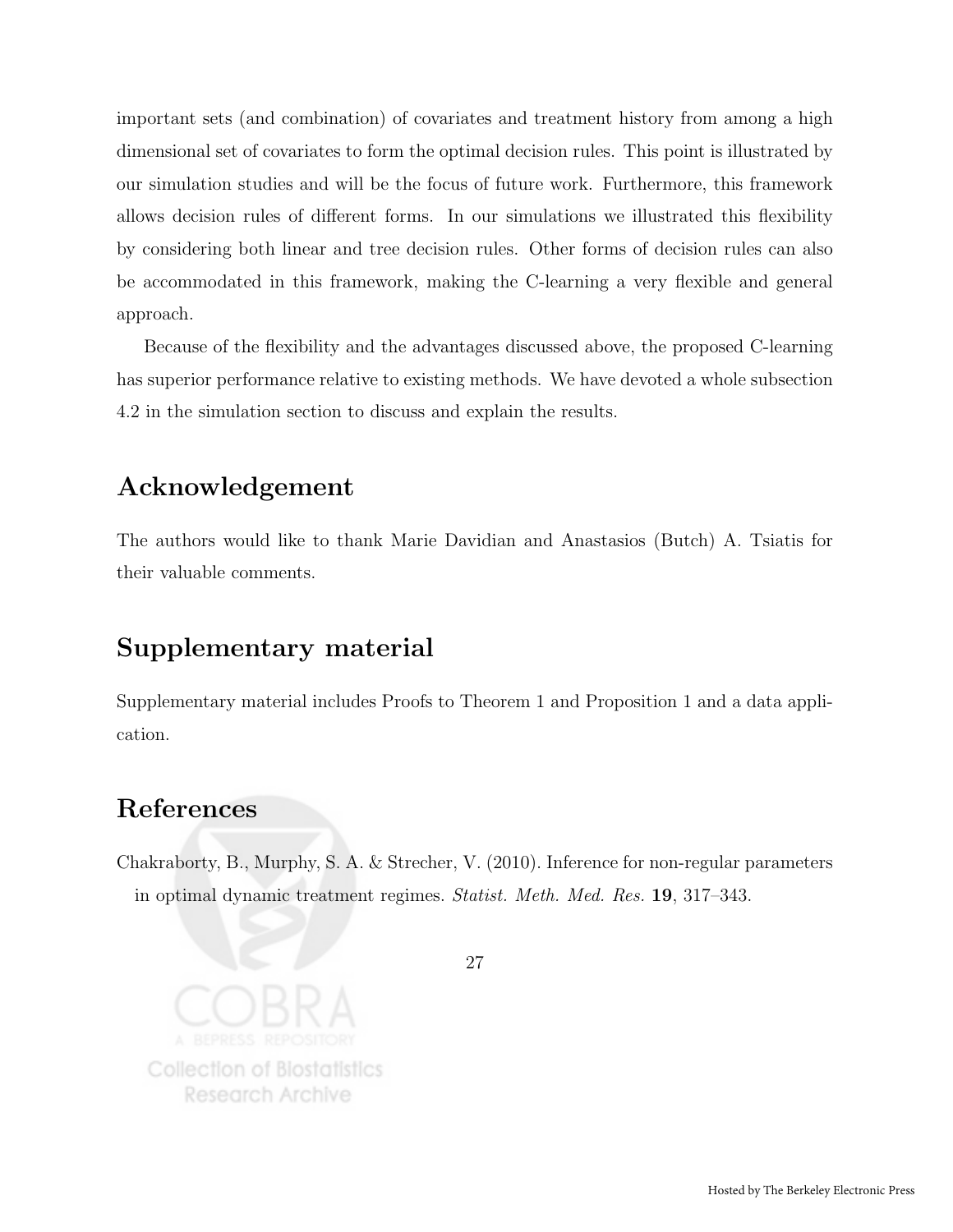- Geng, Y., Lu, W. & Zhang, H. H. (2015). On Optimal Treatment Regimes Selection for Mean Survival Time Statistics in Medicine 34, 1169–1184.
- Goldberg, D. E. (1989). *Genetic Algorithms in Search, Optimization, and Machine Learn*ing. Reading, MA: Addison-Wesley.
- Kang, C., Janes, H. & Huang, Y. (2014). Combining biomarkers to optimize patient treatment recommendations *Biometrics* **70**, 695–720.
- Mebane, W. R. & Sekhon, J. S. (2011). Genetic optimization using derivatives: the rgenoud package for R. J. Statist. Soft.  $42$ , 1–26.
- Moodie, E. E. M., Richardson, T. S. & Stephens, D. A. (2007). Demystifying optimal dynamic treatment regimes. Biometrics 63, 447–455.
- Murphy, S. A. (2003). Optimal dynamic treatment regimes (with discussion). J. Royal Statist. Soc., Ser. B 58, 331–366.
- Murphy, S. A. (2005). An experimental design for the development of adaptive treatment strategies. Statist. Med. 24, 1455–1481.
- Qian, M., & Murphy, S.A. (2011). Performance guarantees for individualized treatment rulesThe Annals of Statistics 39 1180–1210.
- Robins, J. M. (2004). Optimal structured nested models for optimal sequential decisions. In Proceedings of the Second Seattle Symposium on Biostatistics, D. Y. Lin and P. J. Heagerty (eds), 189–326. New York: Springer.
- Rubin, D. B. (1978). Bayesian inference for causal effects: The role of randomization. Ann. Statist. 6 34–58.

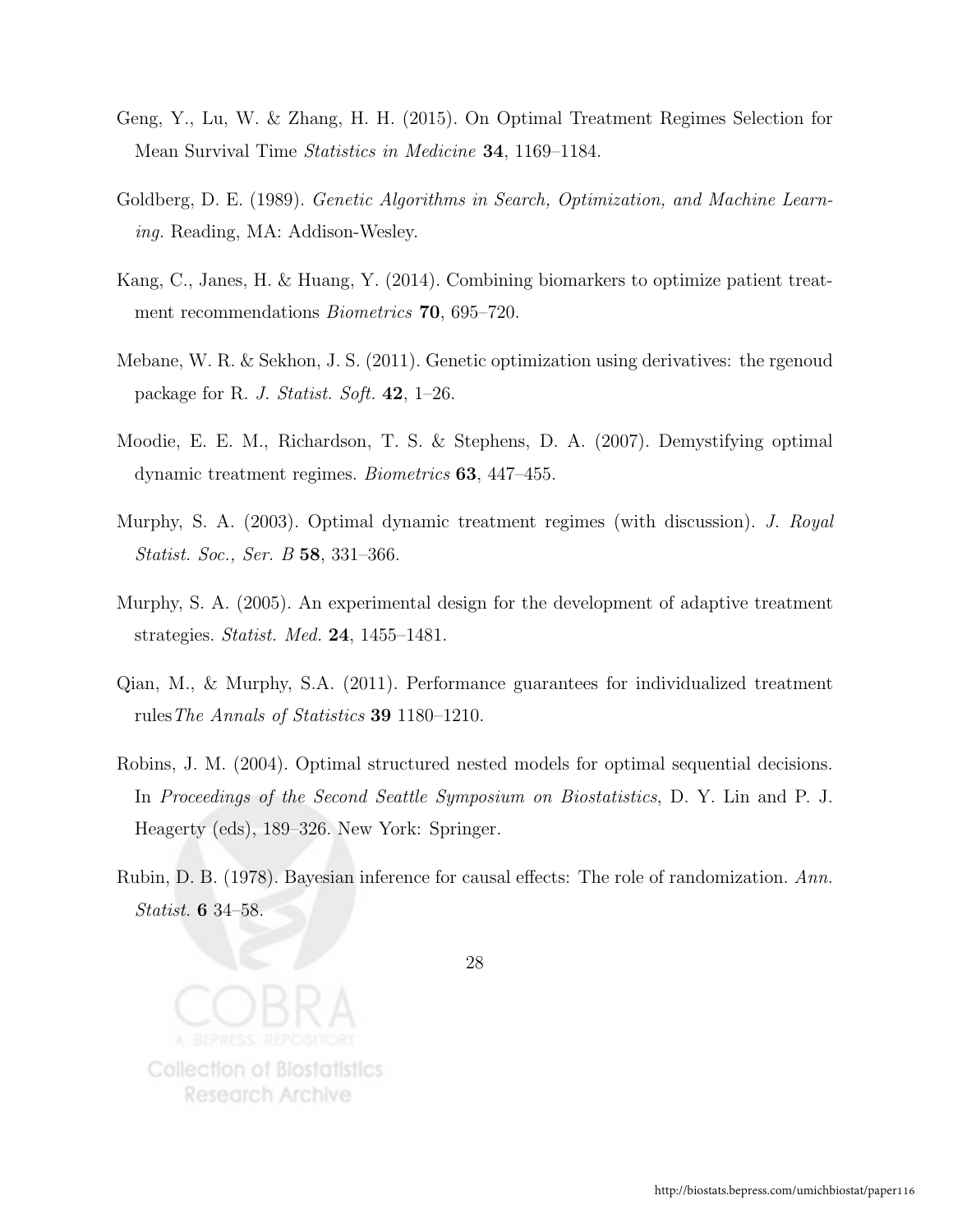- Schulte, P.J., Tsiatis, A.A., Laber, E.B. & Davidian, M. (2014). Q- and A-learning Methods for Estimating Optimal Dynamic Treatment Regimes. Statist. Sci. 29 640–661.
- Song, R., Wang, W., Zeng, D. & Kosorok, M. R. (2011). Penalized q-learning for dynamic treatment regimes. Pre-Print, arXiv:1108.5338.
- Tian, L., Alizadeh, A.A., Gentles, A.J. & Tibshirani, R. (2014). A Simple Method for Estimating Interactions Between a Treatment and a Large Number of Covariates. Journal of the American Statistical Association 109, 1517-1532
- Wallace, M.P., & Moodie, E.E.M. (2015). Doubly-robust dynamic treatment regimen estimation via weighted least squares *Biometrics* **71**, 636-644.
- Watkins, C. J. C. H. & Dayan, P. (1992). Q-learning. Mach. Learn. 8, 279–292.
- Zhang, B., Tsiatis, A. A., Laber, E. B. & Davidian, M. (2012a). A robust method for estimating optimal treatment regimes. Biometrics 68, 1010–1018.
- Zhang, B., Tsiatis, A. A., Laber, E. B. Davidian, M., Zhang, M. & Laber, E. B.(2012b). Estimating optimal treatment regimes from a classification perspective Stat 1, 103–114.
- Zhang, B.,Tsiatis, A. A., Laber, E. B., & Davidian, M.(2013). Robust estimation of optimal dynamic treatment regimes for sequential treatment decisions Biometrika 100, 681–694.
- Zhao, Y., Zeng, D., Rush, A. J. & Kosorok, M. R. (2012). Estimating individualized treatment rules using outcome weighted learning. Journal of the American Statistical Association 107, 1106–1118.
- Zhao, Y., Zeng, D., Laber, E. B & Kosorok, M. R. (2015). New Statistical Learning Methods for Estimating Optimal Dynamic Treatment Regimes. Journal of the American Statistical Association 510, 583–598.